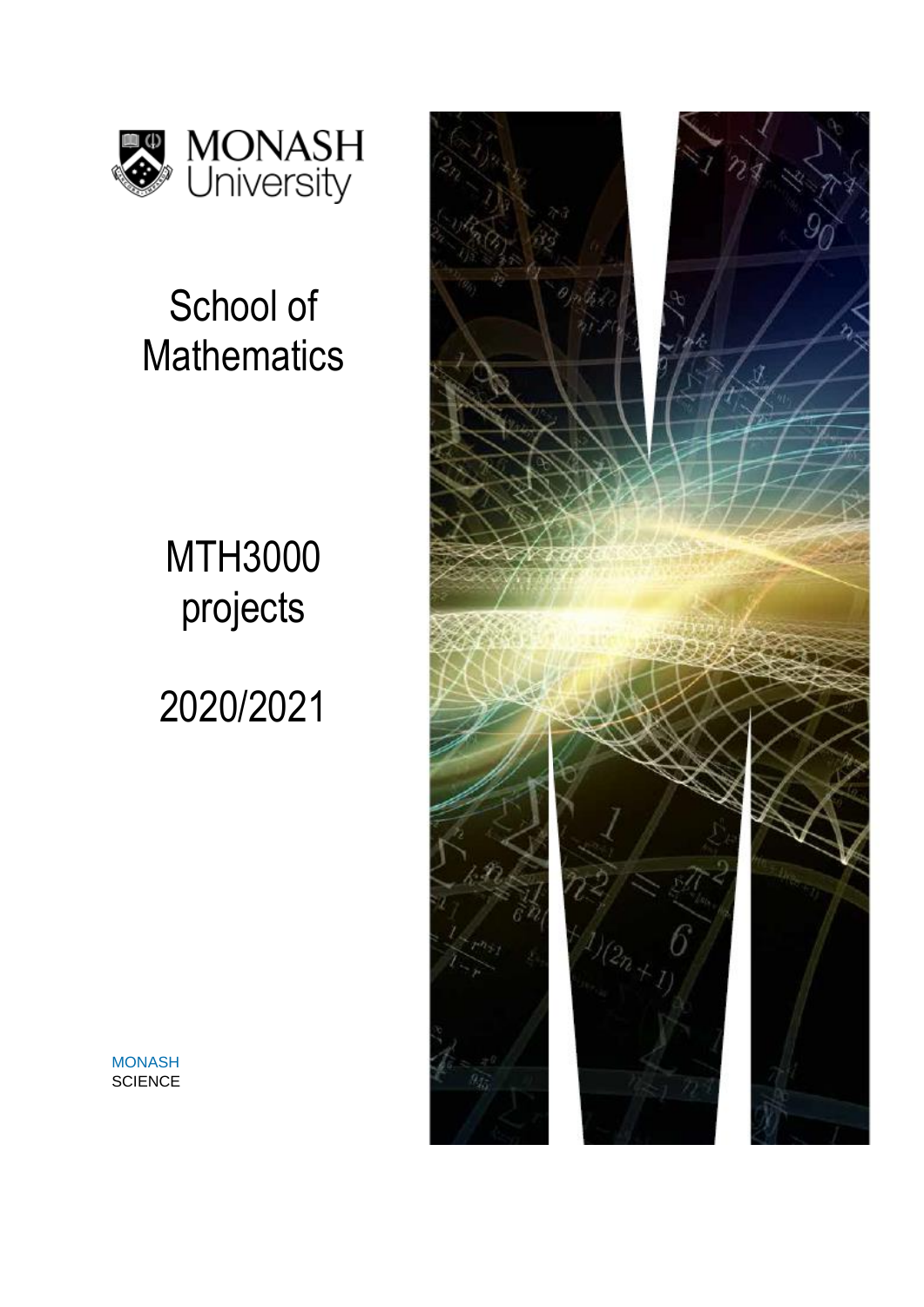

| Functional analysis and operator theory, applications to partial differential equations 6 |  |
|-------------------------------------------------------------------------------------------|--|
|                                                                                           |  |
|                                                                                           |  |
|                                                                                           |  |
|                                                                                           |  |
|                                                                                           |  |
|                                                                                           |  |
|                                                                                           |  |
|                                                                                           |  |
|                                                                                           |  |
|                                                                                           |  |
|                                                                                           |  |
|                                                                                           |  |
|                                                                                           |  |
|                                                                                           |  |
|                                                                                           |  |
|                                                                                           |  |
|                                                                                           |  |
|                                                                                           |  |
|                                                                                           |  |
|                                                                                           |  |
|                                                                                           |  |
| Modelling traffic on road networks using stochastic cellular automata  14                 |  |
| Accurate reaction simulations in the presence of diffusion and advection 14               |  |
|                                                                                           |  |
|                                                                                           |  |
|                                                                                           |  |
|                                                                                           |  |
|                                                                                           |  |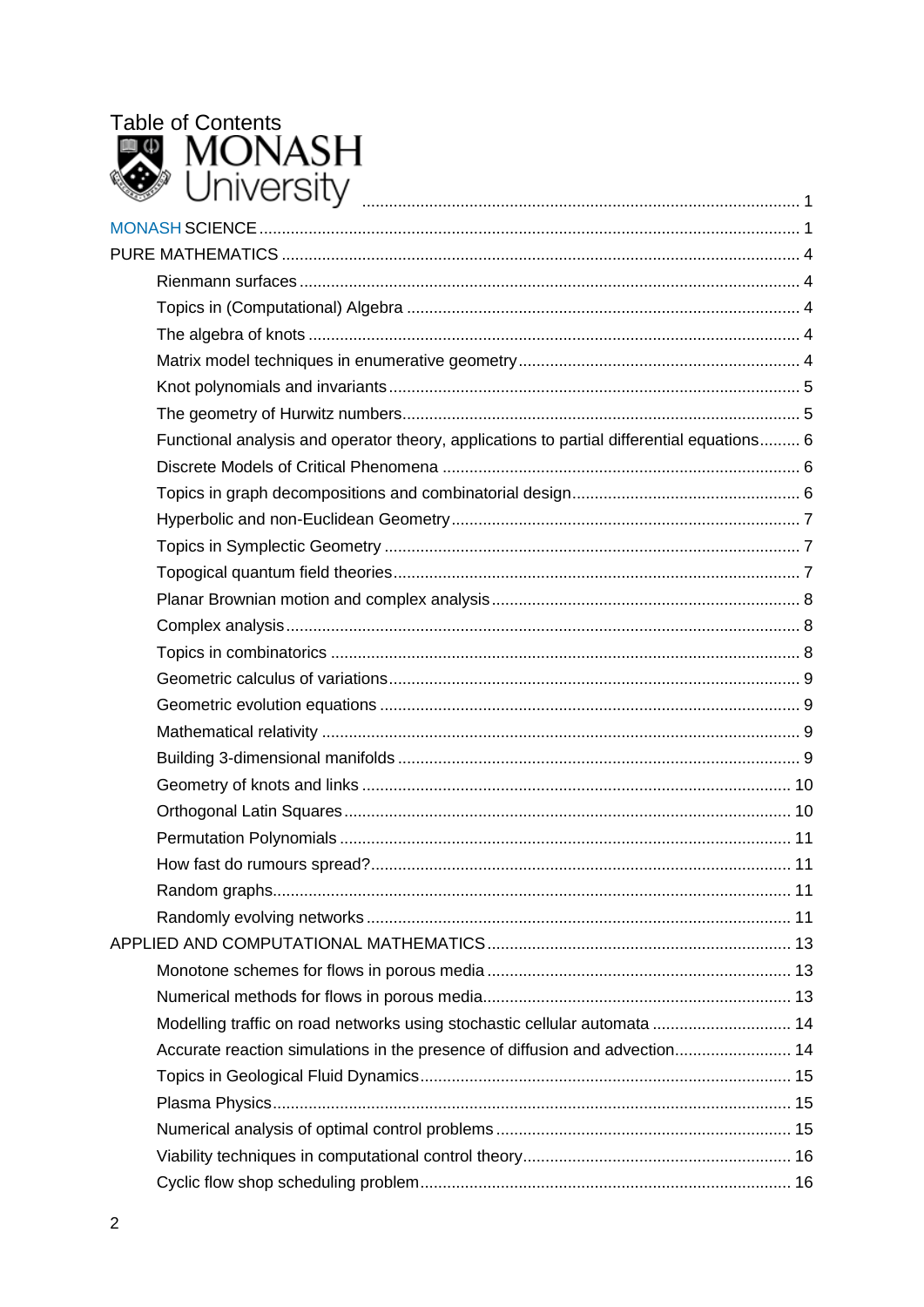| Effective numerical methods for simulating chemical reaction systems  22   |  |
|----------------------------------------------------------------------------|--|
|                                                                            |  |
|                                                                            |  |
| Mathematical modelling of telomere length regulation in ageing research 23 |  |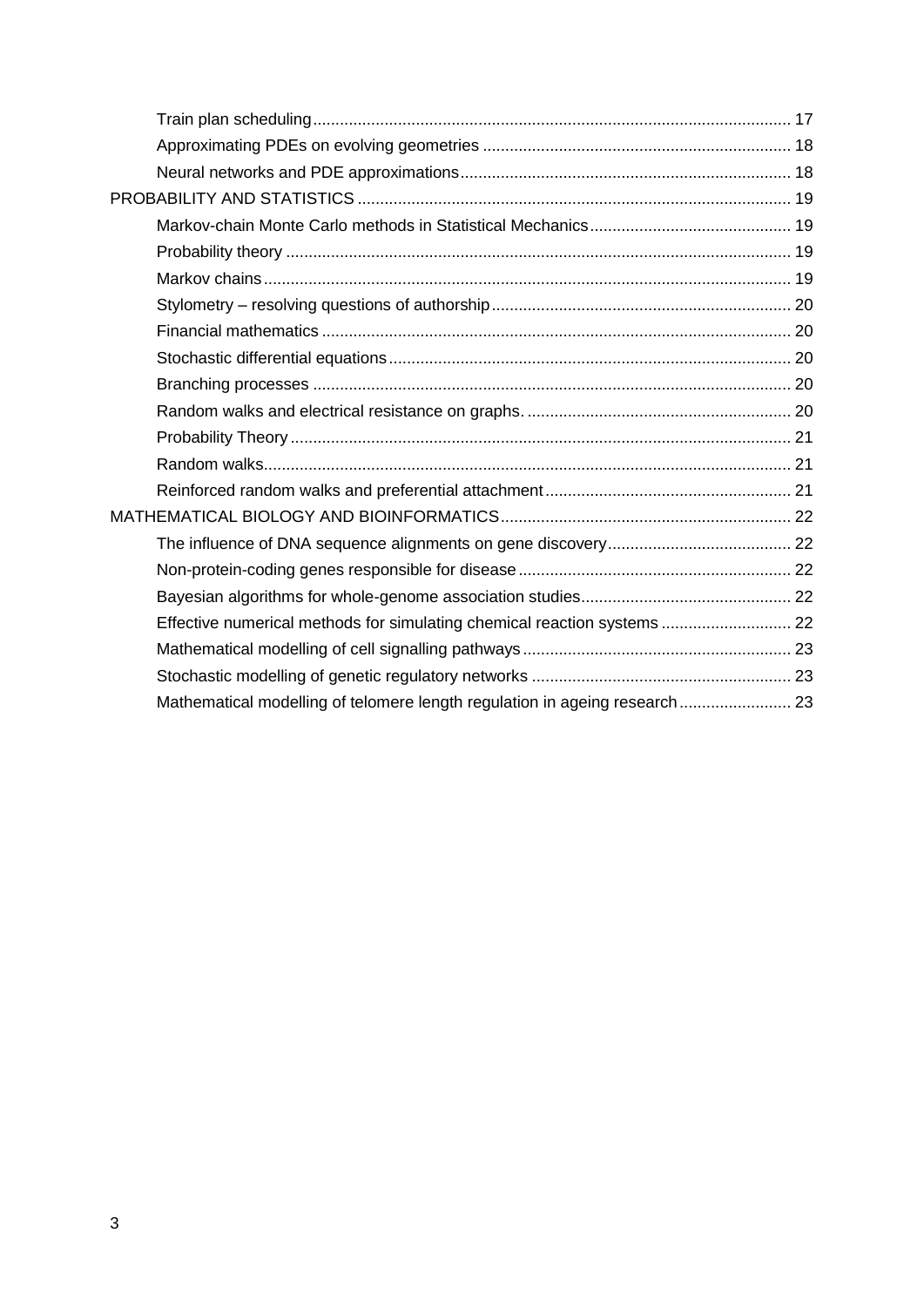# **PURE MATHEMATICS**

## **Rienmann surfaces**

Supervisors: Julie Clutterbuck

Riemann surfaces are one-dimensional, complex manifolds: examples include the complex plane, the sphere and the torus. We will study their geometric and analytic properties using tools from complex analysis.

# **Topics in (Computational) Algebra**

Supervisor: Heiko Dietrich

Project outline: Possible topics could involve (computations with) groups, Lie algebras, or other algebraic structures. If you are interested in the area of group theory or algebra, you are able to discuss an option for a project with Heiko Dietrich: [heiko.dietrich@monash.edu](mailto:textit%7bheiko.dietrich@monash.edu) .

#### **The algebra of knots**

Supervisor: Norm Do Co-supervisor: Daniel Mathews

Background: A knot is made by taking a piece of string, tying it up in some fashion, and then gluing the ends together. For well over a century, mathematicians and scientists have been preoccupied with the question of how to distinguish two given knots. Over recent decades, inspirations from algebra and theoretical physics have led to a vast theory of knot polynomials, which help to answer this question. A particularly important example is the sequence of coloured Jones polynomials.

Project outline: There are many possible projects, depending on the preferences and strengths of the student. One is to examine the AJ conjecture, which relates the recursive structure of coloured Jones polynomials with the A-polynomial of a knot. Another is to consider modern approaches to the volume conjecture, which relates coloured Jones polynomials with the volume of a space related to the knot. Physicists have recently proposed that these conjectures can be investigated using a theory known as topological recursion, arising from the study of matrix models.

References:

\* C. C. Adams, The knot book

\* H. Murakami, An introduction to the volume conjecture

#### **Matrix model techniques in enumerative geometry**

Supervisor: Norm Do Co-supervisor: Daniel Mathews

Background: How many ways are there to tile a given surface with polygons? The answer to this problem is elegantly solved by performing an integral over a space of matrices, otherwise known as a matrix model. The technique of using matrix models to solve such problems was discovered not by mathematicians, but by physicists about fifty years ago. There has been an explosion of activity in the field in recent years, particularly due to connections with algebraic geometry. In particular, the theory known as topological recursion is undergoing rapid development and its physical foundations need to be put on a rigorous mathematical footing.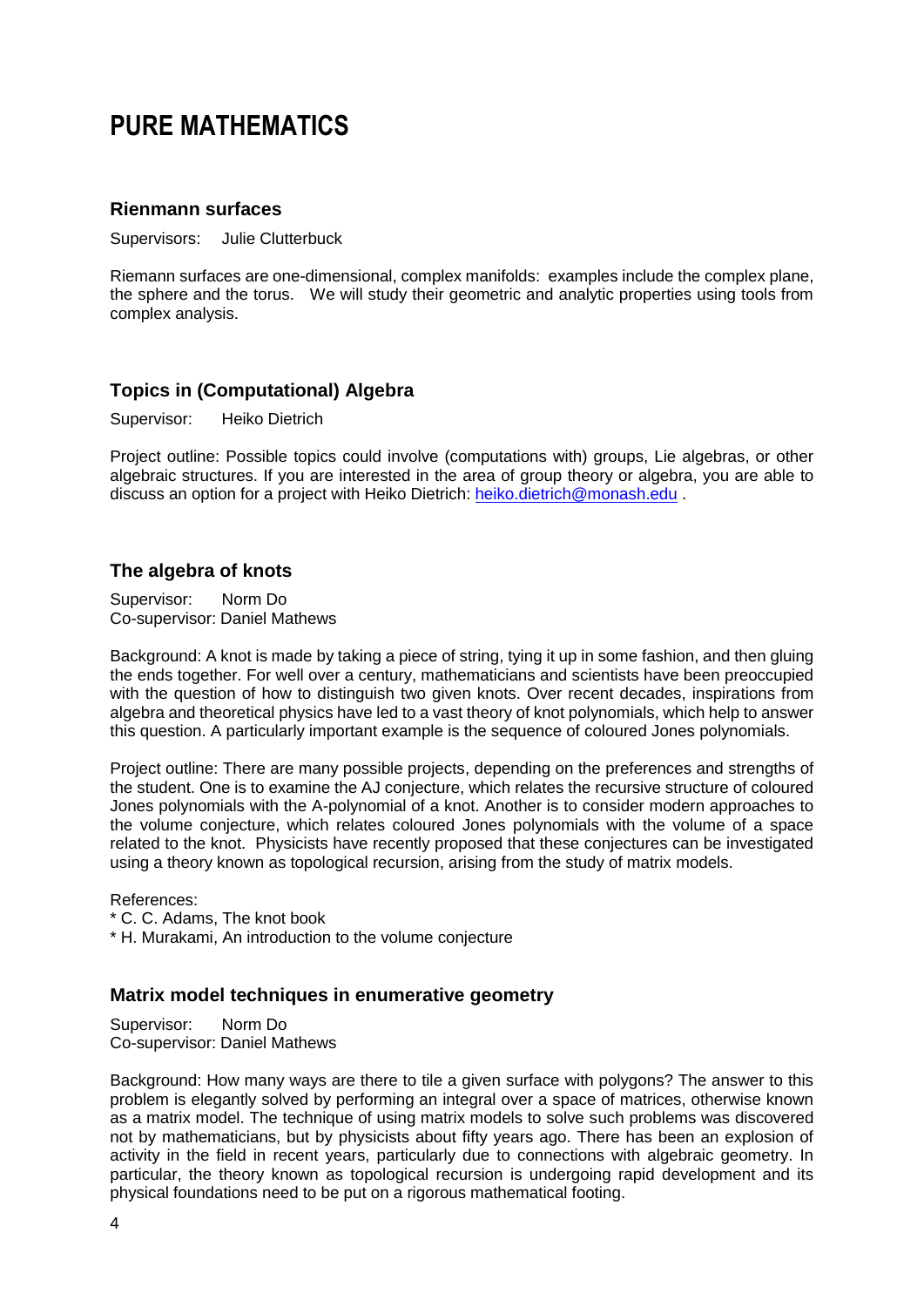Project outline: There are many possible projects, depending on the preferences and strengths of the student. For example, one could develop computational tools to calculate invariants arising from topological recursion. Another project would be to consider certain polynomials that arise from the surface tiling problem described above and explain the geometric meaning behind their coefficients. Yet another project could be to understand the relationship between topological recursion and the structure of geometric quantities known as Gromov-Witten invariants.

References:

\* A. Zvonkin, Matrix integrals and map enumeration: An accessible introduction

\* B. Eynard, Counting surfaces: Combinatorics, matrix models and algebraic geometry

#### **Knot polynomials and invariants**

Supervisor: Daniel Mathews Co-supervisor: Norm Do

Background: When you tie a string in a knot and join together the ends, you have a mathematical knot. How to tell whether two given knots are the same or different is a difficult question. Many mathematical techniques have been developed to tell apart knots - and many of these techniques use interesting ideas from algebra and topology.

Project outline: This project would start with some background reading on knots and knot invariants, and then cover some knot polynomials, such as the Alexander polynomial, A-polynomial, Jones polynomial, or coloured/quantum invariants. We could also examine knot complements and other ideas.

References:

- \* Colin Adams, The Knot Book
- \* Louis H Kauffman, On Knots
- \* Not knot (video) youtube.com/watch?v=AGLPbSMxSUM

#### **The geometry of Hurwitz numbers**

#### Supervisor: Norm Do

Background: Suppose that we have two surfaces and wish to wrap one around the other. Mathematically speaking, we would like to consider functions from the points of one surface to the points of the other. Of course, a sphere can wrap once around another sphere in a nice and simple way. However, if we use more complicated surfaces or try to wrap many times, then there are necessarily points where the function is no longer smooth. By controlling the location and behaviour of these so-called branch points, one can try to count the number of such coverings and the answer is known as a Hurwitz number. The study of Hurwitz numbers has fascinating connections to algebra, geometry, and mathematical physics.

Project outline: There are several possible projects, depending on the preferences and strengths of the student. For example, a great deal is known when the surface to be covered is a sphere, but what happens when it is a torus? There are also many results concerning simple Hurwitz numbers, though conjectures abound when it comes to the more general spin Hurwitz numbers. It is also possible to explore the generalisation to double Hurwitz numbers, in which case the connections to geometry remain conjectural and mysterious.

References: S. K. Lando, Combinatorial facets of Hurwitz numbers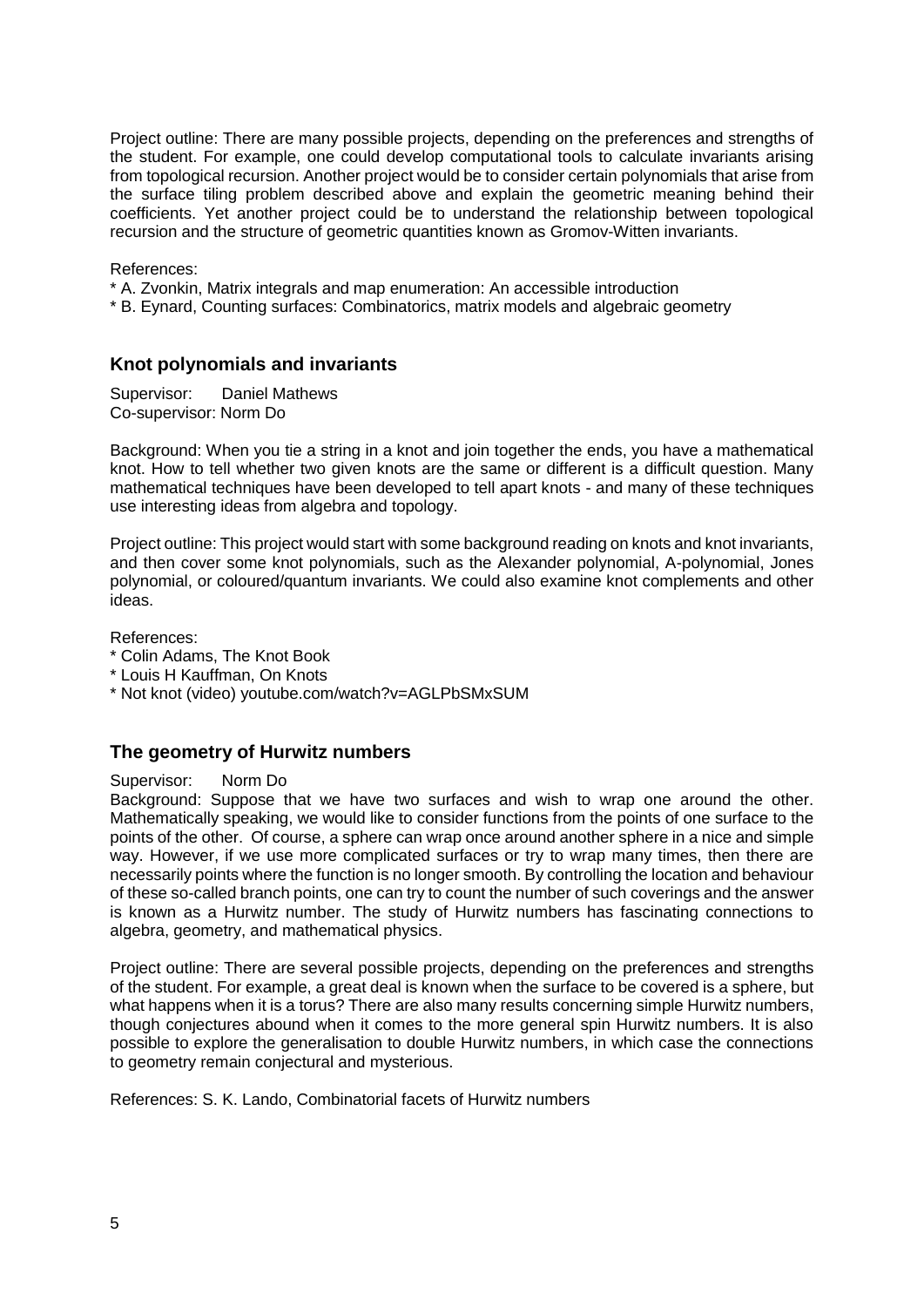# **Functional analysis and operator theory, applications to partial differential equations**

#### Supervisor: Jérôme Droniou

Project outline: functional analysis deals with the study of infinite dimensional normed vector spaces, for example the space of continuous functions. A number of powerful techniques and results have been developed to understand the structure of such spaces. This understanding has practical consequence on the analysis of partial differential equations, in particular to ensure the existence and uniqueness of the solution to these equations.

Several projects can be conducted in this area, depending on the student's background and interests.

#### **Discrete Models of Critical Phenomena**

Supervisor: Tim Garoni Co-supervisor: TBA

Background: Many probabilistic models defined on graphs possess special "critical" values of their parameters, at which long-range order develops and fractals emerge. Examples of such models include percolation, in which one studies the connectivity properties of random spanning subgraphs of some fixed graph, and the Ising/Potts models in which one studies random vertex colourings. The study of such "critical phenomena" has been a fertile area in mathematical physics for three quarters of a century. A wide variety of methods are used to study these models, ranging from rigorous combinatorial, algebraic and probabilistic methods, through to large-scale computer experiments and non-rigorous methods of theoretical physics. In the case of planar graphs, the conjectured conformal invariance of certain continuum limits of these discrete models has recently given rise to some very significant advances.

Project Outline: The project would start with a review of the required basic background in mathematical physics (statistical mechanics); the two references listed below being a good place to start. From there, a range of possible projects is available, and depending on your interests, the project could include combinatorial, computational, and/or probabilistic aspects to a greater or lesser degree. There would be scope for an investigation that may lead to new results, particularly if the project involves computer experiments.

Skills required: Programming would be helpful, but not essential, as would some background in physics.

References:

G. Slade, "Probabilistic Models of Critical Phenomena", in "The Princeton Companion to Mathematics" edited by T. Gowers, Princeton University Press (2008).

G. Grimmett, "Probability on Graphs", Cambridge University Press (2010), available online free (legally) at <http://www.statslab.cam.ac.uk/~grg/books/pgs.html>

#### **Topics in graph decompositions and combinatorial design**

#### Supervisor: Daniel Horsley

Project outline: Combinatorial design theory is an area of mathematics that studies arrangements of objects that are in some sense ``balanced''. It has applications to the design of experiments, to coding and cryptography, to traffic grooming in networks, and to numerous other areas. Many problems in combinatorial design theory can be considered as problems concerning decomposing graphs into edge-disjoint subgraphs, and this way of viewing them has led to many important results and insights.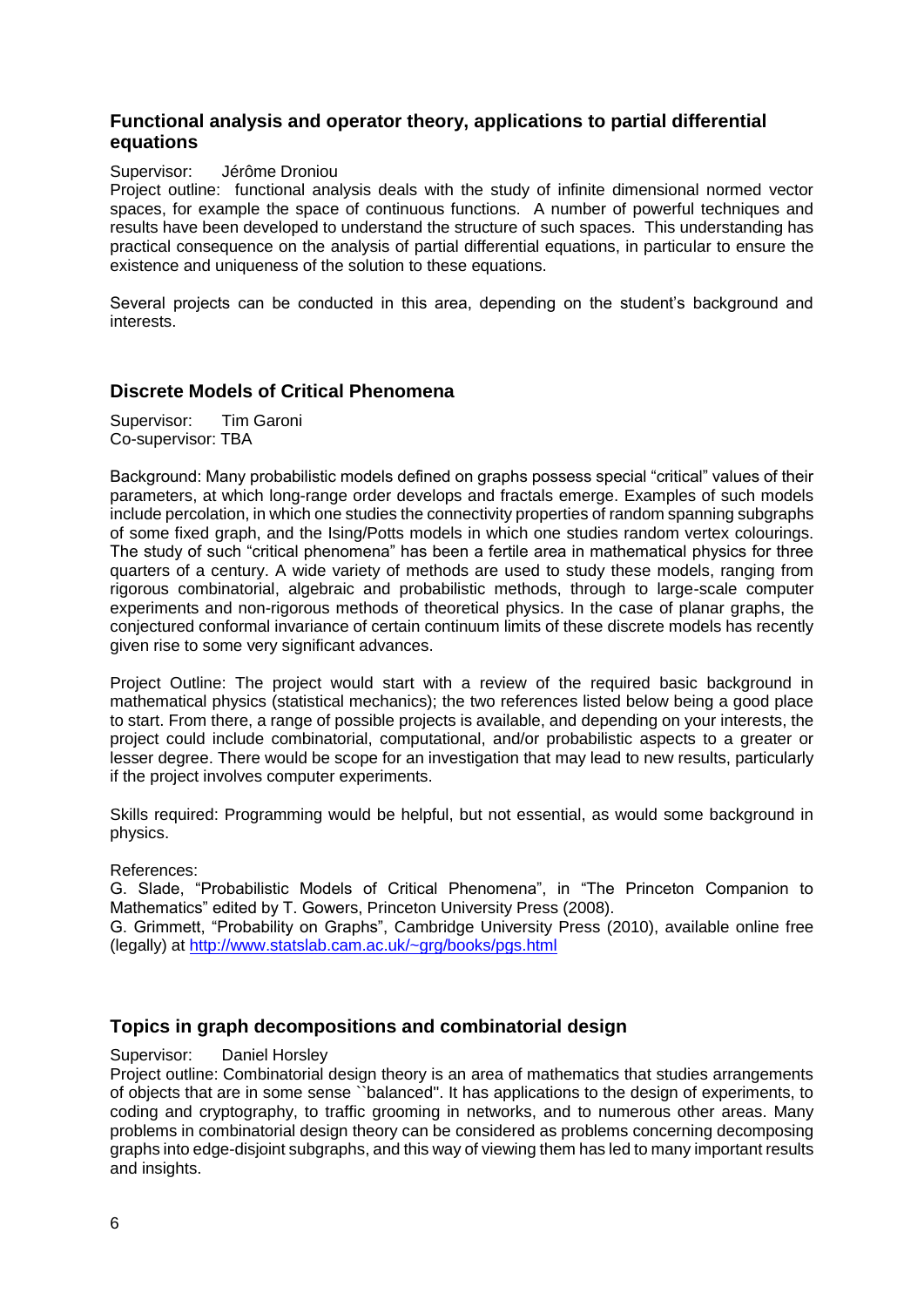This project will involve investigating one the many easily accessible problems in the area of graph decompositions and combinatorial designs. Possible problems could concern:

- \* embedding Steiner triple systems;
- \* colouring graph designs;
- \* resolutions of Steiner triple systems;
- \* decompositions of graphs into cycles; or
- \* infinite designs.

To discuss details of possible problems contact Daniel Horsley: **[daniel.horsley@monash.edu](mailto:daniel.horsley@monash.edu)**

#### **Hyperbolic and non-Euclidean Geometry**

Supervisor: Daniel Mathews

Background: The geometry we learn in school is Euclidean geometry. This geometry, which is close to our everyday intuition about space, is based upon axioms written down by Euclid in ancient times. However, Euclidean geometry is not the only type of geometry. By varying one axiom about parallel lines, we end up with hyperbolic geometry. This geometry has many fascinating and counterintuitive properties, has interesting relations to physics and algebra, and leads to beautiful pictures, such as those in the artwork of M.C. Escher.

Project outline: This project would work beginning with an introduction to non-Euclidean and hyperbolic geometry. Depending on interest, the project could then cover aspects relating to differential geometry, algebra, or topology.

References:

- \* James W. Anderson, Hyperbolic Geometry
- \* Jeffrey R. Weeks, The Shape of Space

# **Topics in Symplectic Geometry**

Supervisor: Daniel Mathews Co-supervisor: Norm Do

Background: Classical Newtonian mechanics was reformulated in the 19<sup>th</sup> century by William Hamilton. The mathematical language of Hamiltonian mechanics is symplectic geometry. This beautiful subject encompasses much of classical physics, but has also enjoyed several breakthroughs in recent years, connections with string theory, and the development of powerful invariants.

Project outline: This project would begin with a study of symplectic vector spaces, which are the building blocks of symplectic geometry, and symplectic manifolds. From there, several directions are possible, depending on the interests of the student, such as:

\*Reformulating various physical theories (mechanics, optics, electromagnetism) in terms of the mathematics of symplectic geometry

\*Dynamical systems in symplectic geometry

\*Holomorphic curves and Gromov-Witten theory

Reference: Dusa McDuf and Dietmar Salamon, Introduction to Symplectic Topology

# **Topological quantum field theories**

Supervisor: Daniel Mathews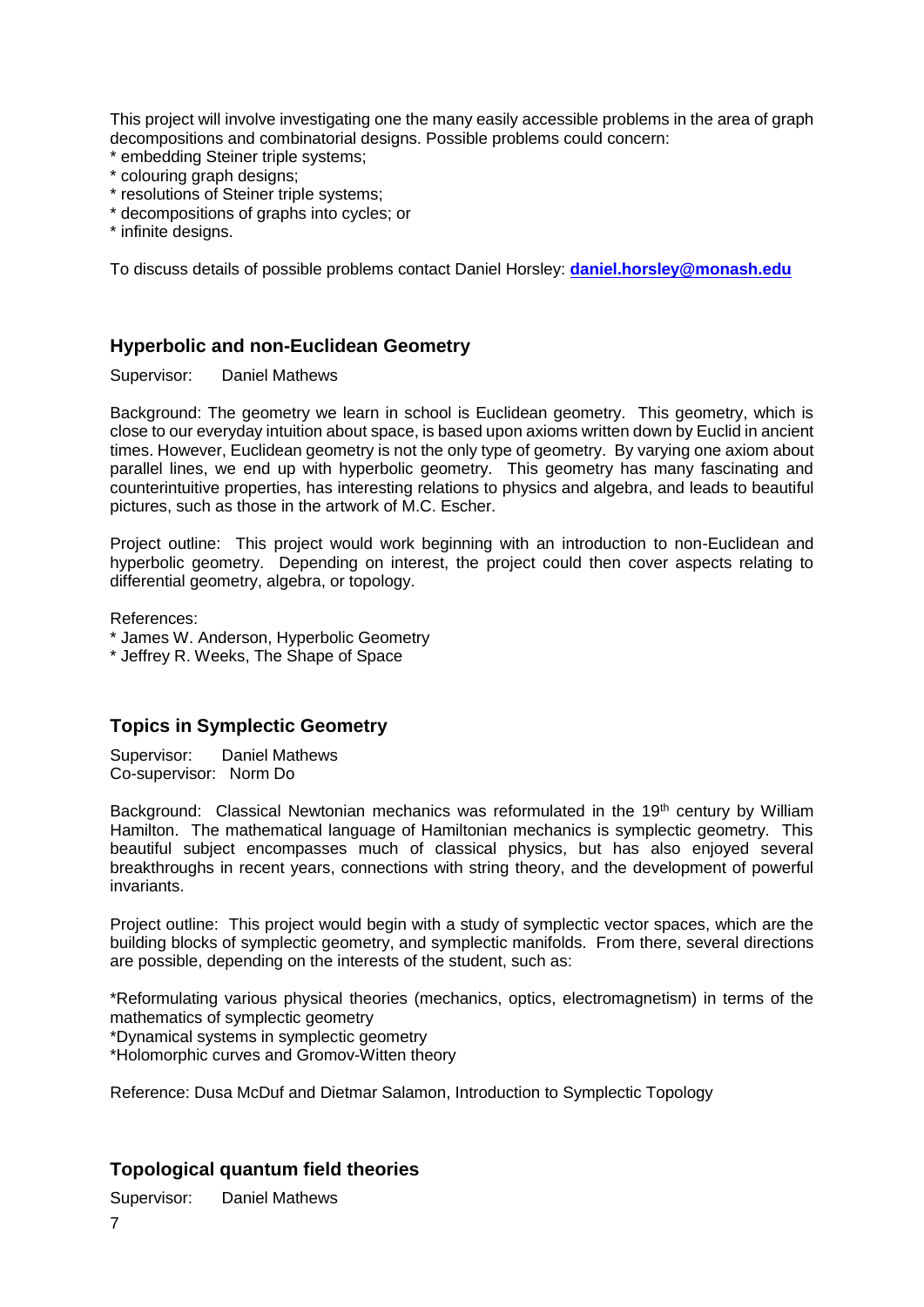#### Co-supervisor: Norm Do

Background: Quantum field theory describes our universe at a fundamental level, but it is plagued with difficulties. One approach mathematicians have taken is to define Topological Quantum Field Theories, or TQFTs, which are rigorously defined mathematical theories but possess some of the properties of quantum field theory. The mathematics that arises has fascinating connections to several branches of geometry and algebra.

Project outline: This project would start with a review of some necessary topology and algebra. Several projects are then possible, depending on the interests of the student, such as:

\*Classification of low-dimensional TQFTs

\*Khovanov homology, a powerful method for distinguishing knots based on TQFT ideas

\*Relationship to mathematical physics and matrix integrals

\*TQFT arising from contact and symplectic geometry

Reference: Joachim Kock, Frobenius Algebras and 2D Topological Quantum Field Theories

#### **Planar Brownian motion and complex analysis**

Supervisor: Greg Markowsky

Project outline: There is an intimate connection between planar Brownian motion and complex analysis, and the major theme of this project will be to tackle problems that lie in the intersection of these two topics. To be specific, a holomorphic map applied to a Brownian motion yields a new stochastic process, which can be realized as a Brownian motion run at a variable speed. This connection can be used to motivate and provide proofs of many of the major results in complex analysis; conversely, this conformal invariance, as it is often called, can also be used to prove many interesting results on planar Brownian motion via complex analytic techniques. We will study these techniques in more detail.

#### **Complex analysis**

Supervisor: Greg Markowsky Co-supervisor: TBA

Project outline: The exact project needs is to be decided in consultation with Greg Markowsky taking into consideration your personal interests and mathematical background.

#### **Topics in combinatorics**

Supervisor: Burkard Polster Possible project topics under this area include:

The mathematical modelling of juggling (e.g. juggling sequences, optimal control).

The mathematics of origami (e.g. constructability, map folding, fractal sequences, flat folding, Hilton-Pederson algorithm).

The mathematics of campanology (various graph-theoretical questions related to bell ringing sequences).

Mathematics in the movie "A Beautiful Mind" (in particular the Nash equilibrium theorem). Finite group theory of Rubik's-cube-like mechanical puzzles.

If you are interested in the area of combinatorics, you are able to discuss an option for a project with Burkard Polster: **[burkard.polster@monash.edu](mailto:burkard.polster@monash.edu)**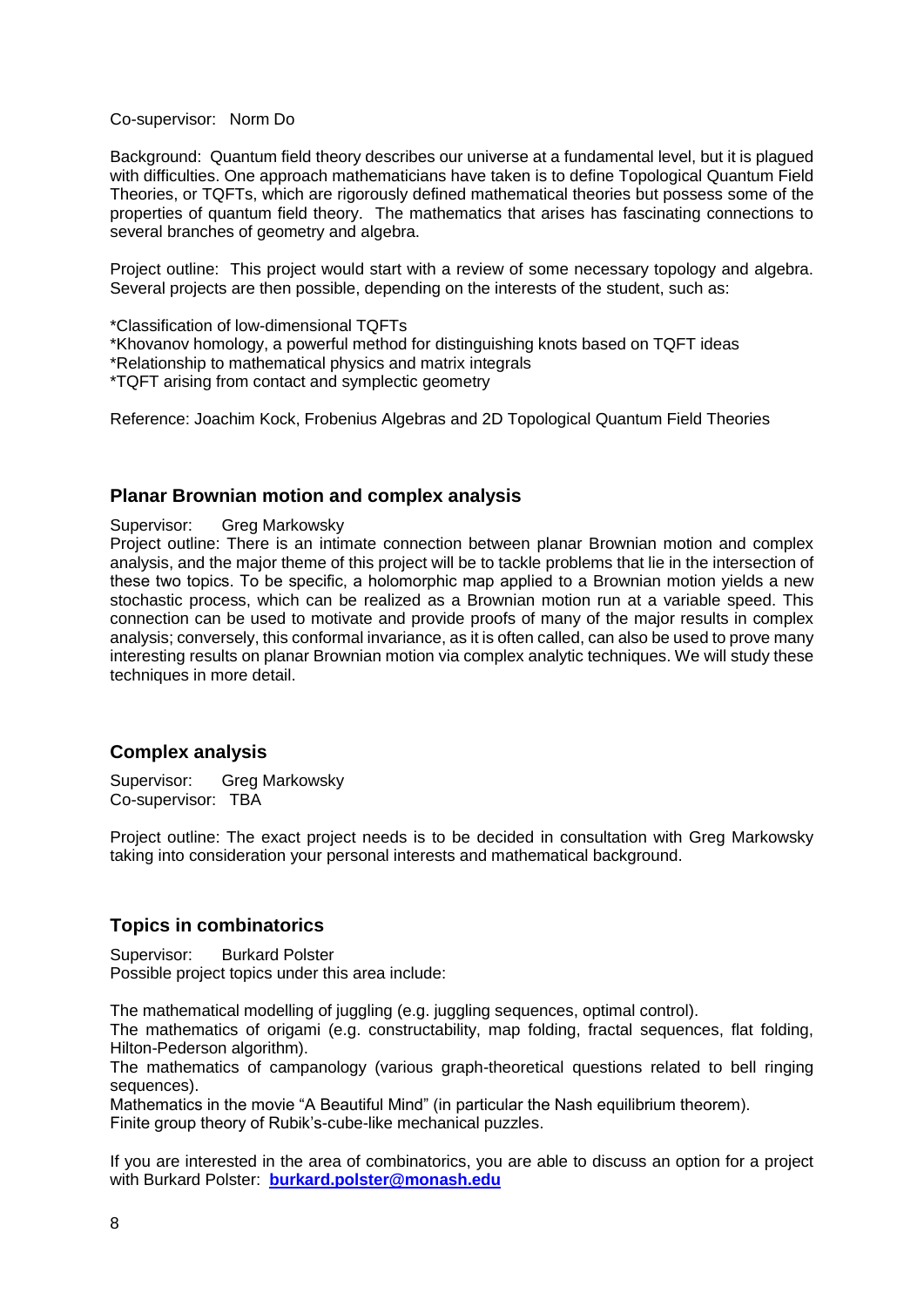A variety of undergraduate research projects are available in the following specialized areas in "Geometric Analysis".

#### **Geometric calculus of variations**

Supervisors: Todd Oliynyk

#### **Geometric evolution equations**

Supervisors: Todd Oliynyk

## **Mathematical relativity**

Supervisors: Todd Oliynyk

Project outline: The exact project will be decided in consultation with the relevant staff member and the research student, and taking into consideration the student's personal interests and mathematical background. Descriptions of the areas can be found in pages 18-19 of the Honours Project and Essay handbook [http://www.maths.monash.edu.au/honours/docs/hons-projects](http://www.maths.monash.edu.au/honours/docs/hons-projects-essays.pdf)[essays.pdf](http://www.maths.monash.edu.au/honours/docs/hons-projects-essays.pdf)

You are welcome to make an appointment with Todd Oliynyk [Todd.Oliynyk@monash.edu](mailto:Todd.Oliynyk@monash.edu) to discuss your interests.

#### Here is a hodge-podge of some specific topics:

Approximation techniques in General Relativity – the Newtonian limit and post-Newtonian expansions; Classical mechanics – equations governing all motion; Construction of minimal surfaces (Weierstrass representation); Construction of minimal surfaces (geometric heat flow methods); Delaunay surfaces – axially symmetric constant mean curvature surfaces; Isoperimetric property of the sphere; Modelling the group of rigid body motions using Clifford Algebras; Remarkable properties of capillary surfaces; Renormalization Group Flow – geometric flows arising from scaling properties of Quantum Field Theories; Ricci flow - a powerful method for deforming geometric spaces; Stability of constant mean curvature surfaces – the Wente torus (soap bubbles no-one can blow); Symplectic integrators, theory and practice – dealing with differential equations arising in mathematical physics; Triangularizable matrix algebras; Spectral theory of compact self-adjoint operators; Measure theory and Lebesgue integration; Theory of elliptic equations with discontinuous coefficients.

#### **Building 3-dimensional manifolds**

Supervisor: Jessica Purcell

Background: A 3-dimensional manifold is a space in which every point has a neighbourhood that is a 3-dimensional ball. Such manifolds can always be built by gluing simple pieces, called compression bodies, along a shared surface boundary. We have learned much information about 3-dimensional manifolds by studying compression bodies and how they glue. There is still much to learn.

Project outlines: There are several possible projects depending on interest and background.

- Topological: Study gluings by investigating groups of boundary identifications, and the curve complex. Determine further information on the Cho-McCullough tree of compression bodies.
- Geometric: Compression bodies usually admit a hyperbolic structure. Investigate properties of geometric structures, such as how they change and how they degenerate.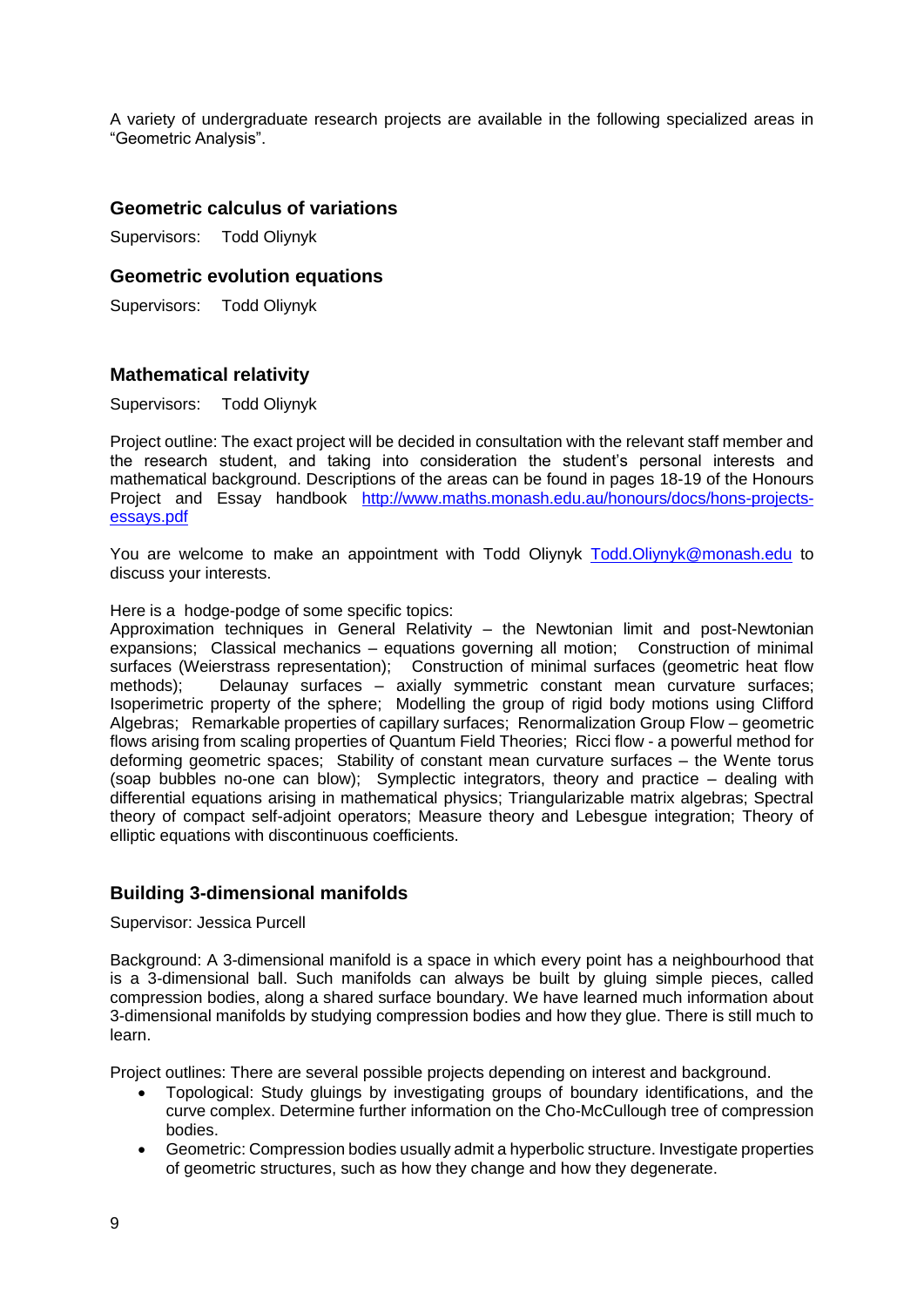Computational: Develop an algorithm to visualize hyperbolic structures on compression bodies. Compute changes in volume based on location in the Cho-McCullough tree.

References:

One reasonable source for more information is Jesse Johnson's notes on Heegaard splittings, available from his website:<http://users.math.yale.edu/~jj327/notes.pdf>

#### **Geometry of knots and links**

Supervisor: Jessica Purcell

Background: A knot can be viewed as a copy of the circle embedded in 3-space. When you remove the knot from space, what is left over is a knot complement. We can often obtain interesting information about knots by studying knot complements. One way to study knot complements is to use geometry. Many knot complements are hyperbolic, meaning they admit a metric with constant negative curvature. In this project, we will study geometric properties of knots.

Project outline: Projects depend on student interest and background.

Geometry of alternating links and Dehn fillings. This reading project would involve working through notes on hyperbolic geometry and knot theory, available from my website. It would include working carefully with many examples, and learning the basic theory.

Geometric properties of classes of links and their parent manifolds. There are a few known classes of links, which have very cool geometry, including 2-bridge links. There are other classes of knots that seem to have interesting geometric properties experimentally, but there are fewer known results. These include (1,1)-knots and links, and some generalizations. This project would involve selecting a class of knots and links, and learning everything we could about their geometry.

References: Jessica Purcell, Hyperbolic Knot Theory notes, available at: <http://users.monash.edu.au/~jpurcell/papers/hyp-knot-theory.pdf>

# **Orthogonal Latin Squares**

#### Supervisor: Ian Wanless

Background: Latin squares are 2-dimensional permutations. You find them everywhere from sudoku puzzles to Cayley tables of groups. They are used for designing codes for communication and schedules for sporting tournaments.

Here's a challenge for you. Take the court cards (aces, kings, queens and jacks) from a standard pack of cards and arrange them in a 4 x 4 array so that every row and column contains exactly one card of each suit, and exactly one card of each rank (A/K/Q/J). What you have just built is a pair of orthogonal Latin squares. One tells you the suits, and the other tells you the ranks.

In the 18<sup>th</sup> Century, Euler famously conjectured that there are no k x k orthogonal Latin squares if  $k = 2$  and mod 4. Euler was spectacularly wrong, but we did not know that for more than 150 years, and when the news broke it made the front page of the New York Times!

Project outline: You could learn a little of the history and applications, then study recently discovered combinatorial and algebraic techniques for tackling such questions. The goal would be to use these techniques to find a new proof that Euler was correct when  $k = 6$  (even that took more than a century to establish the first time round, but we have much better techniques now!).

Reference: \* Laywine and Mullen, Discrete Mathematics Using Latin Squares.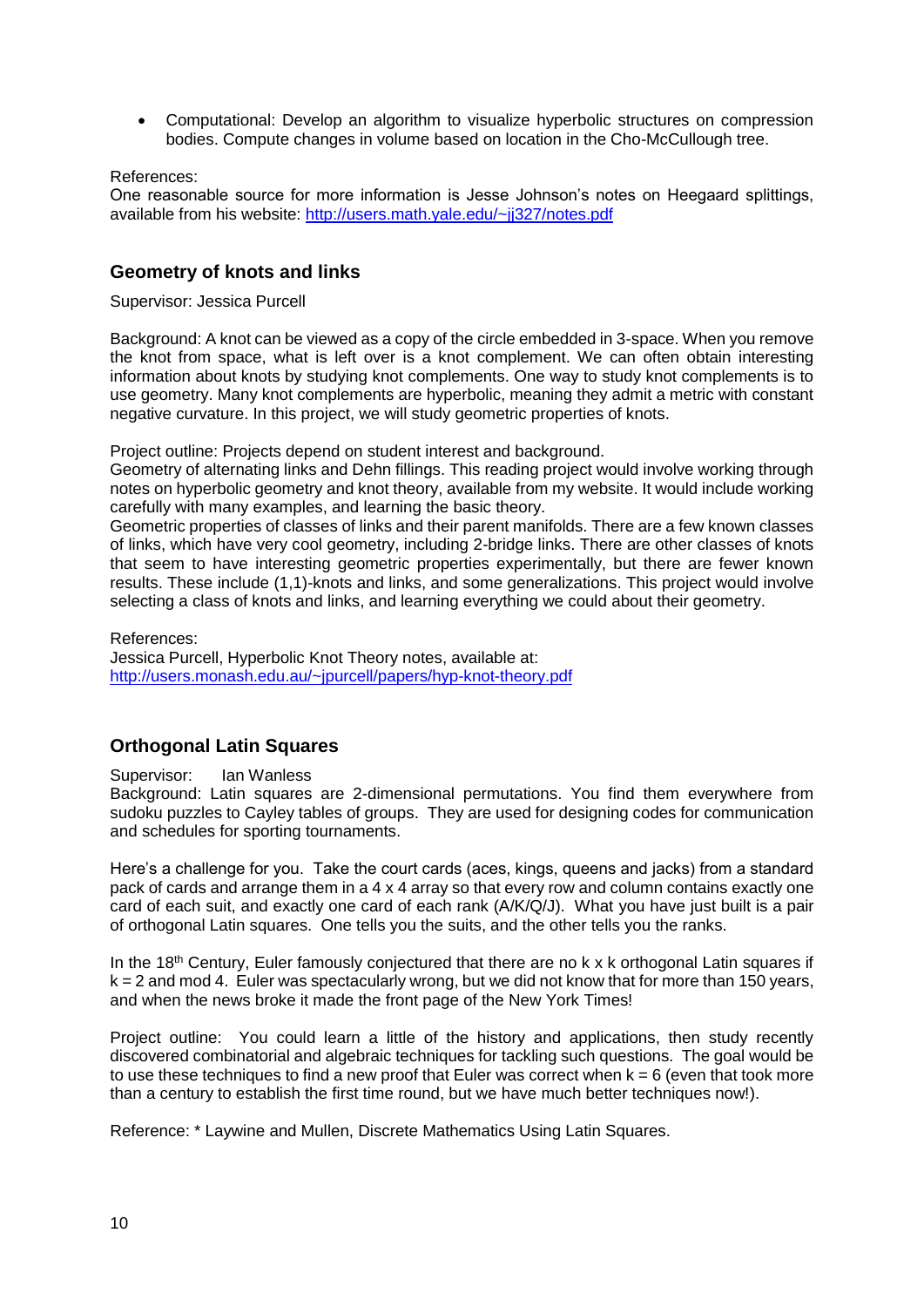# **Permutation Polynomials**

Supervisor: Ian Wanless

Background: Every function from a finite field to itself can be represented by some polynomial. If the function is bijection then the corresponding polynomial is a permutation polynomial. For example,  $x^4 + 3x$  is a permutation polynomial in the field of order 7, because its values are 0, 4, 1, 6, 2, 3, 5.

Project outline: You'd learn some of the theory for testing whether a polynomial produces a permutation. If you want to do some original work, there would be scope, but you would need to be able to do some computations in finite fields (e.g. with the free software GAP).

Reference: \* Lidl and Niederreiter, Finite Fields.

#### **How fast do rumours spread?**

Supervisors: Nick Wormald

Background: In the beginning, somebody starts a rumour by telling a friend. Each day, everybody who knows the rumour calls one of their friends at random and tells them the rumour. How long do we expect it to take before everybody knows the rumour?

Project outline: The answer to the question above depends on the structure of the 'network' of friends. We can ask which network structures of n friends are likely to take longest for the rumour to spread. We can ask if the rules of spreading are changed, how does it affect the spread time. In considering these questions you will learn about simple probability processes, some graph theory, and possible something about random graphs.

Skills required: some familiarity with probability is highly desirable.

#### **Random graphs**

Supervisors: Nick Wormald

A graph, or network, is a set of points called 'vertices' and links between the nodes called 'edges'. Random graphs involve some random choices in determining the edges. Random graph theory was first used last century to show the existence of graphs with special hard-to-construct properties. Since then, it has been used to answer many questions arising in computer science, as well as generating questions of intrinsic interest. These questions usually ask for the properties of a large random graph. Sometimes the problem is to make a random graph in some weird way so that it is likely to have some desirable property.

Besides learning about techniques used to study random graphs, there are many different unsolved problems that can be focussed on. Here is one. First, some notation. The 'degree' of a vertex is the number of other vertices linked to it. A Hamilton path is a path going along edges, through all vertices in the graph, without repeating any vertices. The question is, if you take a random graph G with all vertices of degree 3 and 4, how likely is G to have a Hamilton path?

#### **Randomly evolving networks**

Supervisors: Nick Wormald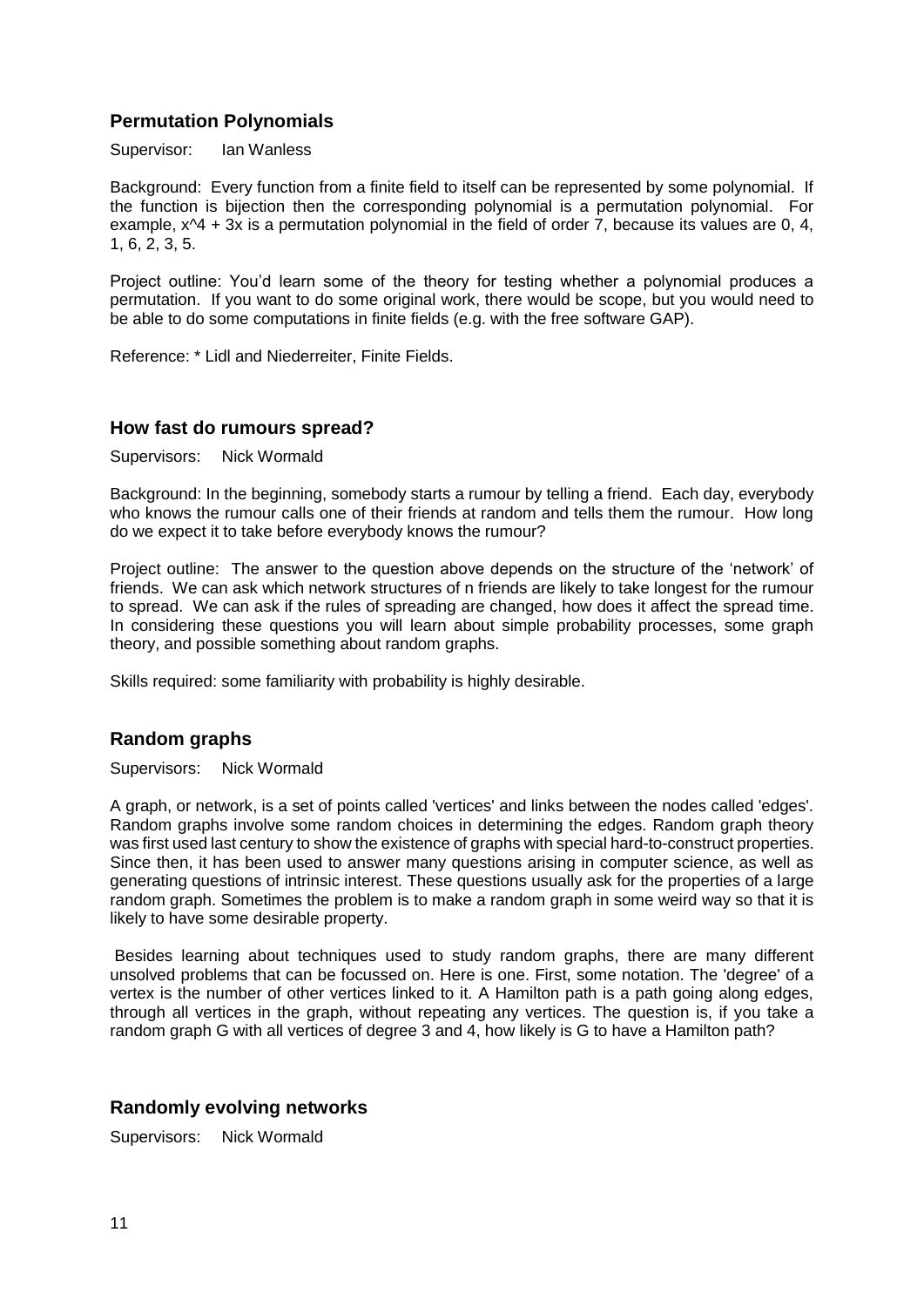Background: Random networks theory was invented to show that certain special networks exist, but lately has been used to answer many problems from computer science. Some of these problems ask for the properties of a network that grows randomly.

Project outline: A network is a set of 'nodes' and 'links'. Dynamic networks change with time. Random networks involve some random choices. Even with simple-sounding rules for their evolution, randomly evolving networks can have some surprising properties. One of the well-known examples of these regards the degree of the nodes, i.e. the numbers of links they have to other nodes. Another property was popularised under 'six degrees of separation': there is usually a 'short' path between any two nodes. The aim of the project is to look at some new kinds of networks and learn how to investigate their properties.

Skills required: some familiarity with probability is highly desirable.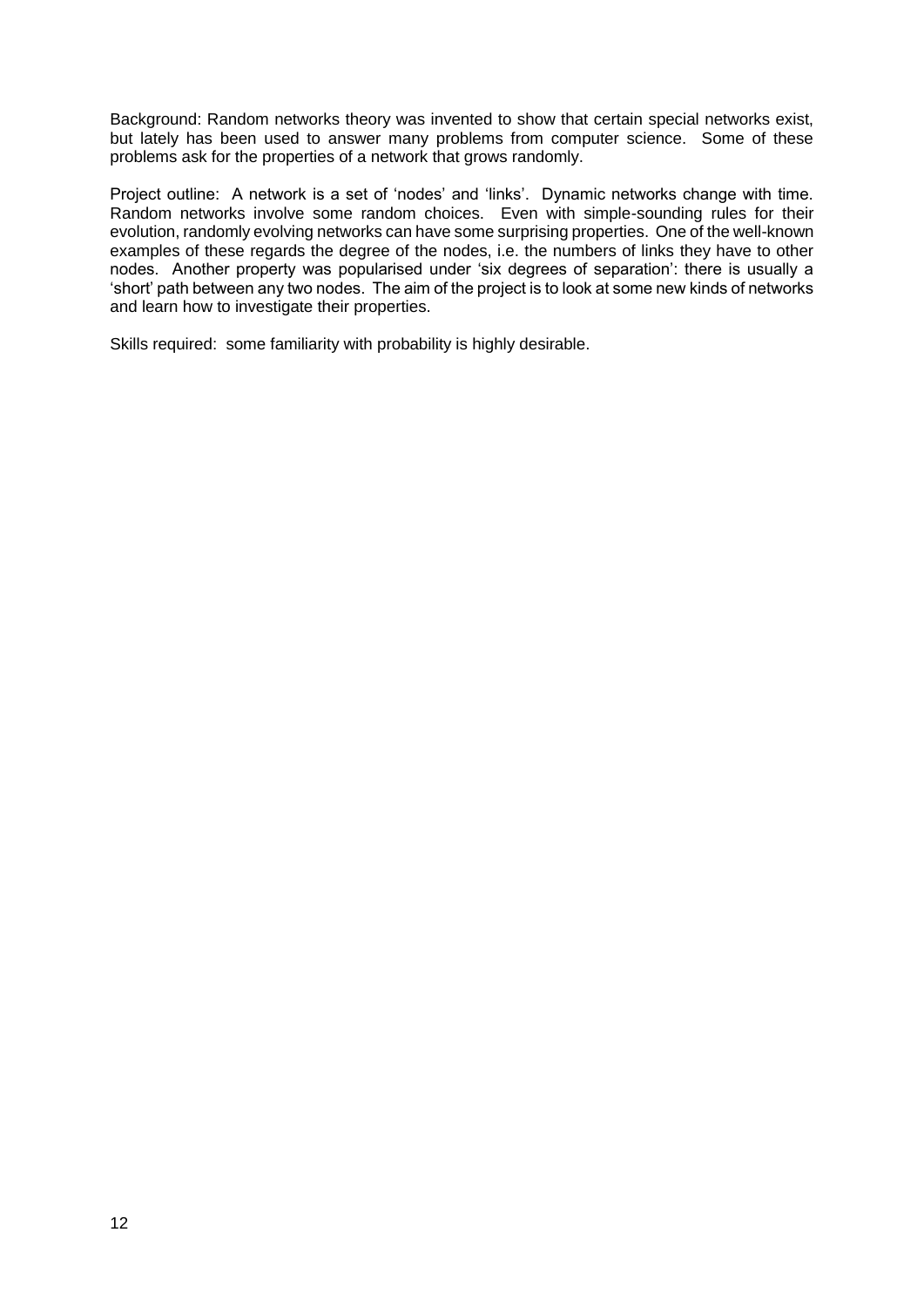# **APPLIED AND COMPUTATIONAL MATHEMATICS**

## **Monotone schemes for flows in porous media**

Supervisor: Jérôme Droniou

Background: Flows in porous media describe phenomena that occur, in particular, during underground oil extraction or leakage in nuclear waste disposals. The set of (partial differential) equations describing these phenomena are too complex to be exactly solved. Numerical simulation is thus the only method to predict the behaviours of fluids in this context, and industrial applications require to use robust methods which results can be trusted. Robustness of a method is assessed through several characteristics, one of them being its monotony, i.e. its ability to provide approximate solutions that respects physical bounds. If the unknown is a concentration, for example, then it should remain between 0 and 1. However, some numerical methods happen to give approximate solutions that do not respect these bounds. This is then quite confusing since it's not obvious what to do with a negative concentration...

Project Outline: In this project, we will study some numerical methods to approximate diffusion equations involved in flows in porous media. We will in particular concentrate on methods which are monotone, trying to understand why they are monotone and to assess their efficiency. Depending on the preference of the student, the project might concentrate on the theoretical analysis of the methods and/or on practical implementations.

Skills required: For subject revolving around theoretical analysis, good basis of multivariable calculus and elliptic partial differential equations.

For subject involving practical implementations, good knowledge of a scientific programming language is necessary. FORTRAN is preferred (an existing code will then be provided but some modification will be necessary), but Matlab can also be an alternative.

To discuss details of possible problems contact Jerome Droniou[:jerome.droniou@monash.edu](mailto:jerome.droniou@monash.edu)

#### **Numerical methods for flows in porous media**

Supervisor: Jérôme Droniou

Background: Flows in porous media describe phenomena that occur, in particular, during underground oil extraction or leakage in nuclear waste disposals. The set of (partial differential) equations describing these phenomena are too complex to be exactly solved. Numerical simulation is thus the only method to predict the behaviours of fluids in this context, and industrial applications require to use robust methods which results can be trusted. Robustness of a method is assessed through several characteristics, for example its capacity to provide discrete energy estimates and/or to respect the expected physical bounds of the solution (e.g. that a concentration should remain between 0 and 1).

Practical applications also require the method to be implementable on a very generic grid, with possibly distorted cells.

Project outline: In this project, we will study some numerical methods to approximate diffusion equations involved in flows in porous media. We will concentrate on some particular aspects, trying to understand which method preserves which property. Depending on the preference of the student, the project might be centred around the theoretical analysis of the numerical schemes and/or their practical implementations.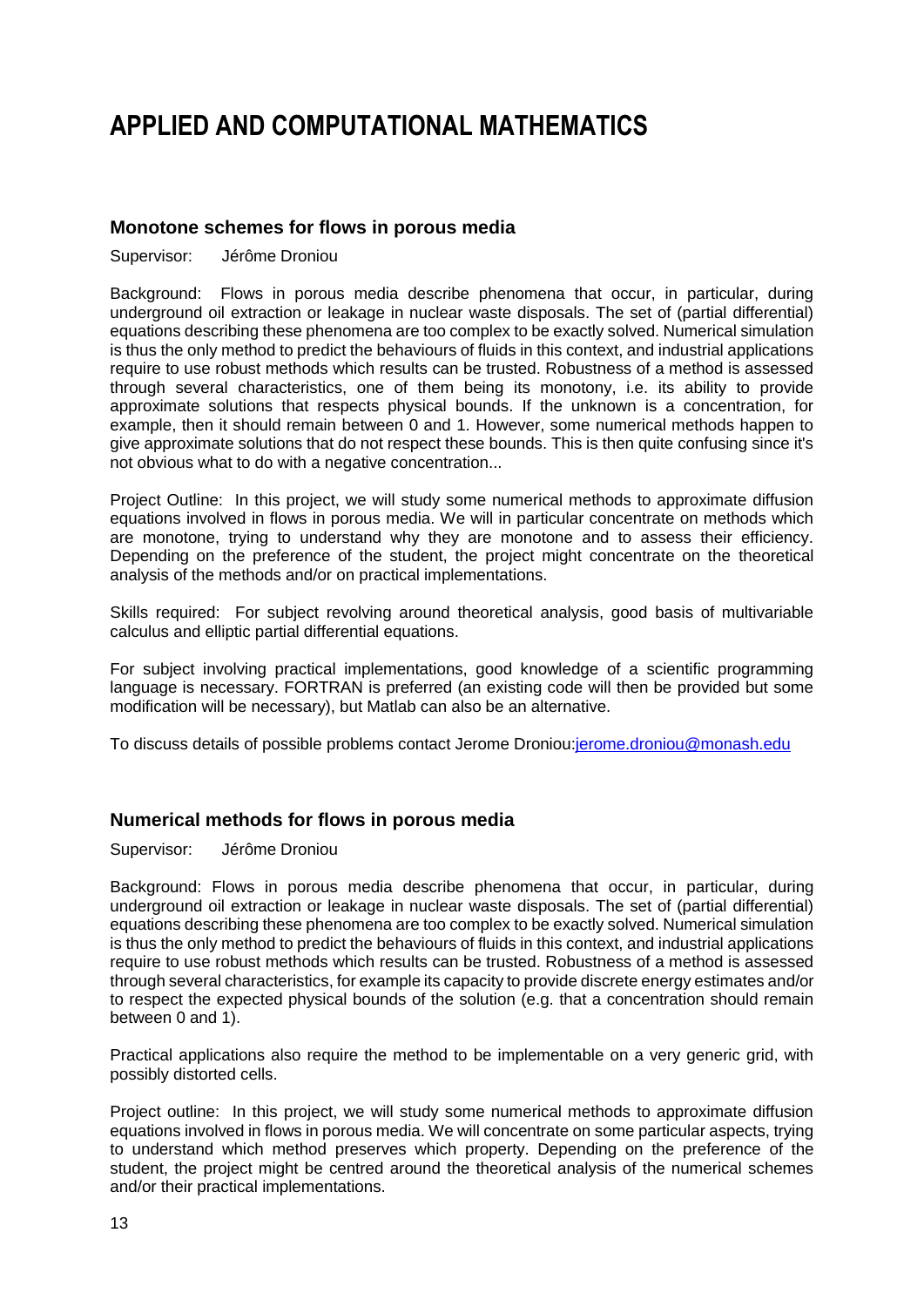Skills required: For subject revolving around theoretical analysis, good basis of multivariable calculus and elliptic partial differential equations.

For subject involving practical implementations, good knowledge of a scientific programming language is necessary. FORTRAN is preferred (an existing code will then be provided but some modification will be necessary), but MATLAB can also be an alternative.

To discuss details of possible problems contact Jerome Droniou[:jerome.droniou@monash.edu](mailto:jerome.droniou@monash.edu)

#### **Modelling traffic on road networks using stochastic cellular automata**

Supervisor: Tim Garoni Co-supervisor: TBA

Background: In addition to being of significant real-world importance, the study of vehicular traffic has played an increasingly significant role in the development of non-equilibrium statistical mechanics over recent years. The use of cellular automata has been particularly popular within the statistical mechanics community, ever since the introduction of the Nagel-Schreckenberg (NaSch) model. A cellular automaton is a model which is discrete in time, space, and state variables, whose dynamical rules are local. The NaSch model is generally considered to be the minimal model for traffic on freeways. A huge literature dealing with various extensions of the NaSch model has evolved since its first appearance, and our understanding of freeway traffic has benefited greatly as a result. The behaviour of traffic networks, by contrast, is far less well understood. The NetNaSch model, recently developed by our group, provides a simple way to extend the NaSch model to arbitrary urban road networks.

Project Outline: The basic code for the NetNaSch model is already written (in C++), and this project would involve modifying certain subroutines of the code, using the code to run simulations, and then performing statistical analyses of the simulated data. This project would therefore provide training and hands-on experience in scientific computing, mathematical modelling, simulation, and statistical analysis, as well as in relevant aspects of statistical mechanics. Some previous experience in programming would be very useful, but prior C++ experience is not essential. Some specific questions that could be studied are:

- Compare the efficiency of different traffic signal systems
- Study the effect of increased tram priorities at traffic signals
- Study fluctuations of key traffic observables, such as travel time, speed, and queue length, under different signal-control strategies
- Study parameter sensitivity, and how it relates to fluctuations in key traffic observables

Skills required: Some experience with programming would be helpful, but not essential.

#### References:

J. de Gier, T. Garoni and O. Rojas, "Traffic flow on realistic road networks with adaptive traffic lights", J. Stat. Mech. P04008 (2011).

A. Schadschneider, D. Chowdhury and K. Nishinari, "Stochastic transport in complex systems: From molecules to vehicles", Elsevier (2010).

#### **Accurate reaction simulations in the presence of diffusion and advection**

Supervisor: Mark Flegg Co-supervisor: TBA

Description: Models for simulating chemical systems of diffusing and reacting molecules have been well established. These models break down if the molecules in the system are under the influence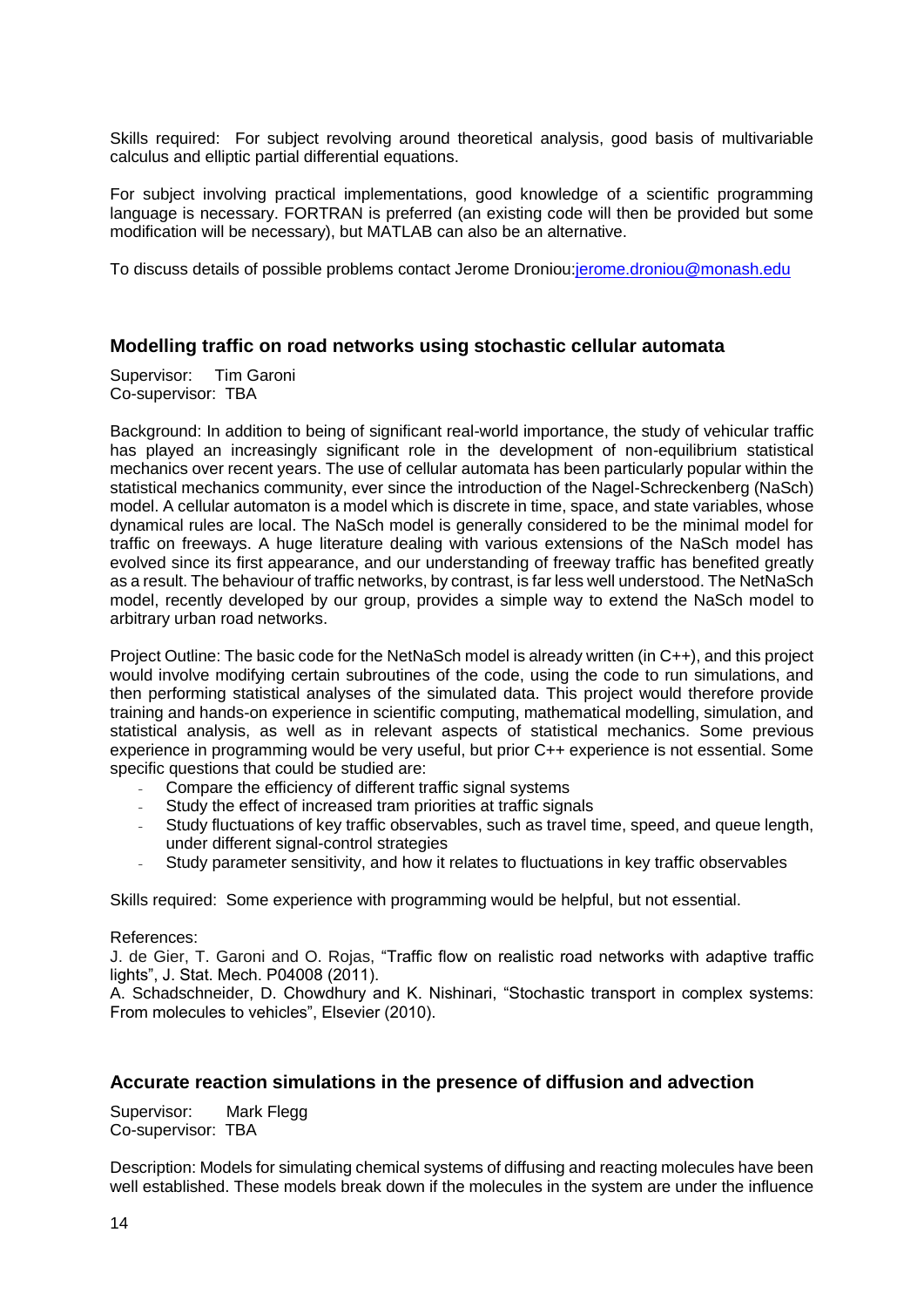of external forces (such as electrostatic forces). In this project we will be looking at accurate stateof-the-art algorithms that are used to simulate reaction-diffusion systems and improving them to work in the presence of weak advection.

Skills required: Experience with numerical solutions of PDEs. Good programming skills (e.g. MATLAB).

# **Topics in Geological Fluid Dynamics**

Supervisor: Anja Slim

Project outline: My currently active projects keep evolving; please email me (anja.slim@monash.edu) with a copy of your transcript and a brief description of your interests and what you hope to get from a research project and I will send you a summary of possible projects. If there is a particular topic that fascinates you, let me know and I would be happy to try to come up with a relevant project.

Prerequisites: MTH3360 and competence in Matlab

#### **Plasma Physics**

Supervisor: Paul Cally

Project Outline: Plasma Physics is the science of ionized gases, in which large scale magnetic or electric fields play an important role in determining how they move. This is relevant to most of the baryonic matter in the universe. This project will explore some of the basic concepts and approximations of plasma physics, starting with Magnetohydrodynamics at one extreme, and particle orbit theory at the other. We shall also explore such concepts as Debye shielding and the plasma frequency.

Skills required: A good understanding of vector field theory; some knowledge of complex variable and Fourier theory.

#### **Numerical analysis of optimal control problems**

Supervisor: Janosch Rieger

Outline: Optimal control problems arise in an abundance of applications. An aircraft controller needs to stabilise the vessel with minimal effort. An airline needs to know the optimal flight path from one location to another in terms of profit. An investor needs to determine an optimal investment strategy over time. Almost every problem in which optimal behaviour over a finite or infinite time interval is sought can be recast as an optimal control problem.

The solution of optimal control problems is, in general, difficult. Only for very simple systems, it is possible to write down a closed form solution. For that reason, numerical methods for optimal control problems are needed. These can be divided into *first-optimise-then-discretise* approaches, which exploit optimality criteria such as the Pontryagin maximum principle, and *first-discretise-thenoptimise* approaches, which discretise the problem first and then look for an optimal solution of the resulting finite-dimensional problem.

The aim of this project is to review some literature such as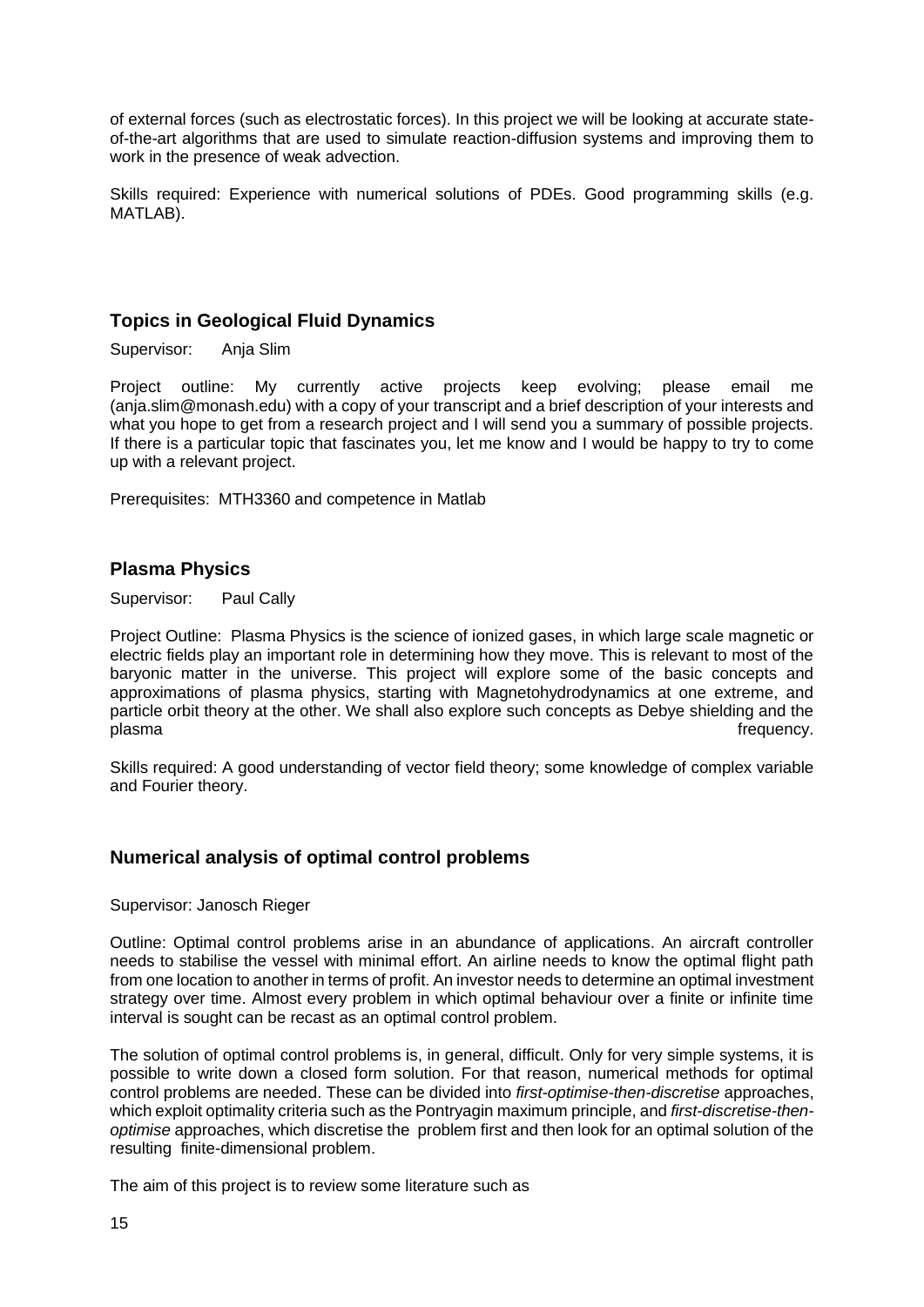- Dontchev, Hager; The Euler approximation in state constrained optimal control; Math. Comp. 70 (2001), no. 233, 173-203
- Dontchev, Hager, Veliov; Second-order Runge-Kutta approximations in control constrained optimal control; SIAM J. Numer. Anal. 38 (2000), no. 1, 202-226

on the latter type of method, work out the theoretical details, implement the corresponding solvers in Matlab and test the code on model problems such as the nonlinear inverted pendulum.

Prerequisites: For this project, a solid background in ordinary differential equations and programming skills are required. Basic knowledge on numerical methods for ordinary differential equations is recommended.

# **Viability techniques in computational control theory**

Supervisor: Janosch Rieger

Outline: A typical task from control theory is to steer a number of vehicles from given initial positions to their respective targets, preventing collisions with each other and obstacles in the environment. One technique for treating collision avoidance is the concept of a viability kernel, which is the set of all states of the ensemble of vehicles from which future collisions can definitely be avoided. Knowing this set reduces the original problem, which is computationally expensive, to the very manageable problem of staying within the viability kernel while approaching the targets.

Computing the viability kernel is a nontrivial task, and several different approaches to the problem have been proposed. Many ideas originate from the engineering community, because the algorithms discussed in the mathematical community do not suit the needs of particular applications.

The first aim of this project is to review some of this literature, in particular recent work by John Lygeros and Ian Mitchell.

The second aim is to implement the most promising algorithm for viability kernel computation from this literature and apply it to the model of a racing car on a complex track.

Prerequisites: For this project, a solid background in ordinary differential equations and programming skills are required. Basic knowledge on numerical methods for ordinary differential equations is recommended.

# **Cyclic flow shop scheduling problem**

Supervisor: Andreas Ernst Co-supervisor: Atabak Elmi

Cyclic scheduling has been an effective scheduling method for the repetitive discrete manufacturing environment. Cyclic or periodic scheduling repetitively produces the smallest set of part types called the minimal part set (MPS) which is proportional to the production requirement. The cyclic flow shop scheduling problem is an extended version of the flow shop scheduling problem, where the jobs are executed repeatedly. The aim of the problem is to minimise the cycle time while sequencing a number of parts (same or multiple types) to be processed repetitively. The parts enter the system via an input device. They are then processed on a number of machines, in sequence, and exit the system via an output device. There is no buffer for intermediate storage between machines, and hence, each machine can hold only one part at a time.

Such scheduling problems sit at the intersection of pure (discrete) mathematics and applied mathematics (operations research). The project will give the student an understanding of how these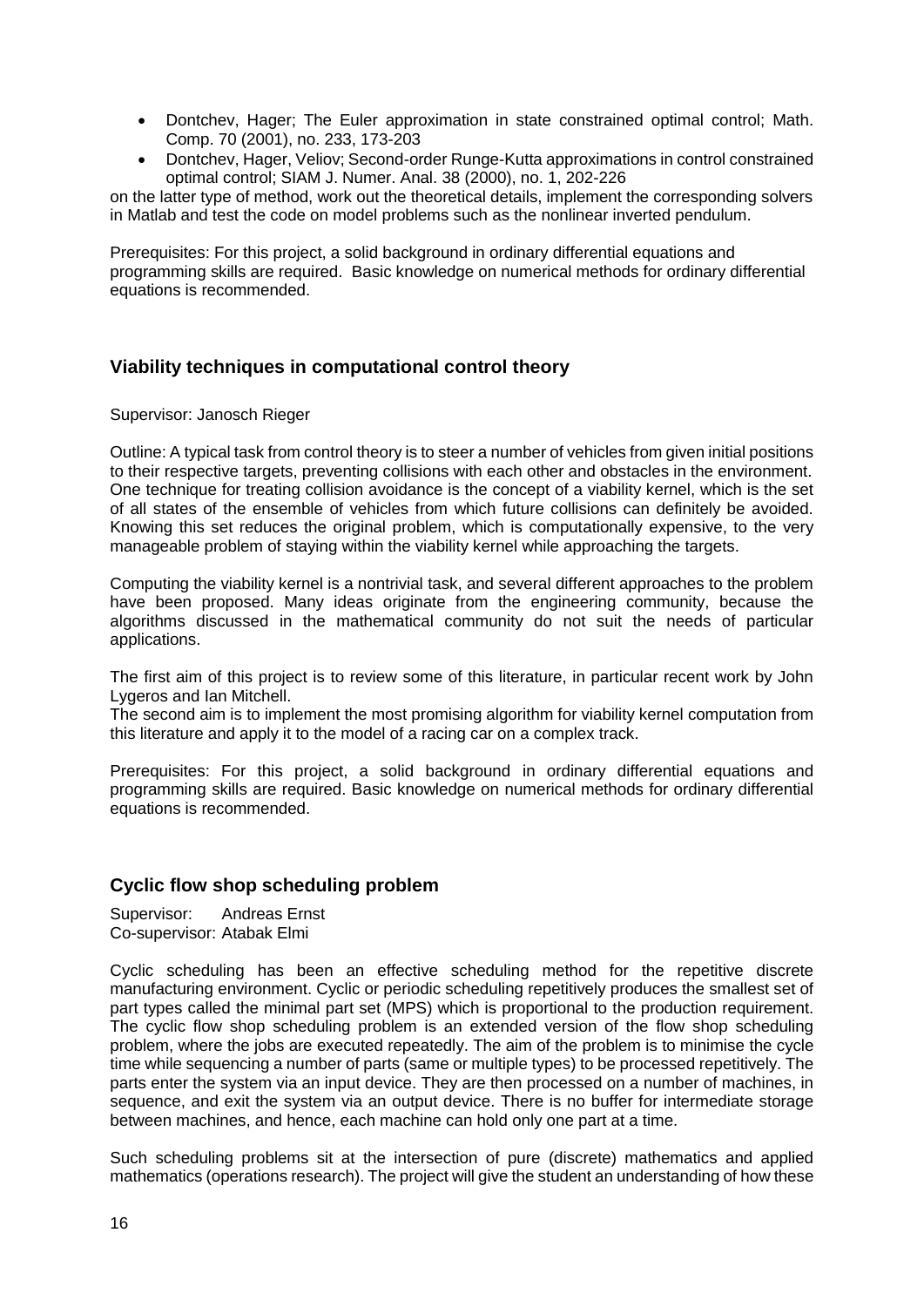problems are modelled using graph structures and integer linear programming methods. Based on this a heuristic algorithm will be developed for the problem. Pre-requisites: Knowledge in programming, linear algebra is desirable.

The exact project can be decided in consultation with the supervisors based on your experience, skills and interest.

References:

- 1. Bożejko, Wojciech, Mariusz Uchroński, and Mieczysław Wodecki. "Parallel metaheuristics for the cyclic flow shop scheduling problem." Computers & Industrial Engineering 95 (2016): 156- 163.
- 2. Elmi, Atabak, and Seyda Topaloglu. "Multi-degree cyclic flow shop robotic cell scheduling problem with multiple robots." International Journal of Computer Integrated Manufacturing30.8 (2017): 805-821.

# **Train plan scheduling**

Supervisor: Andreas Ernst Co-supervisor: Atabak Elmi

Background: We are working with Pacific National, Australia's largest rail company, on advanced optimisation methods for their logistics. Planning and scheduling the operations for train and container movements is complex. This project will look at one aspect of this real world application of operations research.

Project: We consider to model to find optimal origin-destination (O-D) itineraries for all weekly train services across Australia. An O-D itinerary is a chain of paths leading from an origin to a destination of a service matching the departure/arrival time requirements. Each path between two nodes is a time slot for rail link between two stations. This project consider to determine the appropriate itineraries and relevant paths for each service. The optimal solutions of this model will be the best way of scheduling paths for all of the services. In addition the schedule must assign wagons and locomotives appropriately to create train trips for each path that is used.

In this project the student will introduce a mathematical model to represent the characteristics of the problem employing ideas from graph theory and optimisation. The exact project can be decided in consultation with the supervisors based on your experience, skills and interest. With either a stronger focus on mathematical modelling of the real world problem, or a focus on optimisation methods for an abstracted version of the problem.

Pre-requisites: Knowledge in programming, linear algebra and graph theory are desirable. References:

1. Ghoseiri, Keivan, Ferenc Szidarovszky, and Mohammad Jawad Asgharpour. "A multi-objective train scheduling model and solution." Transportation research part B: Methodological38.10 (2004): 927-952.

2. Singh, Gaurav, Andreas T. Ernst, Matthew Baxter, and David Sier. "Rail schedule optimisation in the hunter valley coal chain." RAIRO-Operations Research 49, no. 2 (2015): 413-434.

3. Petering, Matthew EH, Mojtaba Heydar, and Dietrich R. Bergmann. "Mixed-integer programming for railway capacity analysis and cyclic, combined train timetabling and platforming." Transportation Science 50.3 (2015): 892-909.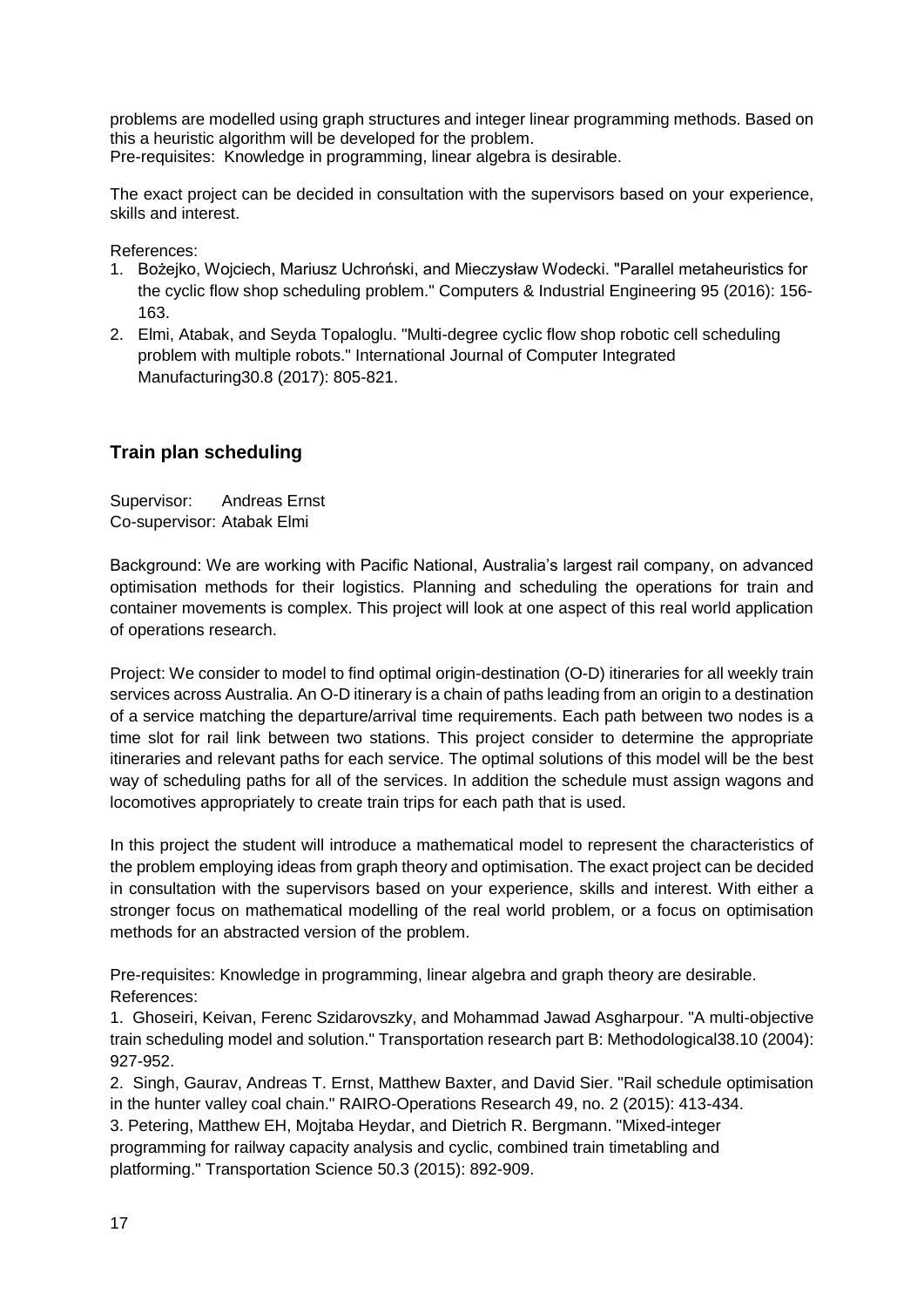# **Approximating PDEs on evolving geometries**

Supervisor: Santiago Badia

Background: The method of lines, which segregates spatial and time discretisation, is ubiquitous in the approximation of transient partial differential equations because of its simplicity. However, this approach is not suitable for domains that evolve in time. Besides, discretisation techniques for partial differential equations, e.g., finite elements, require a geometry discretisation. It involves unstructured mesh generation, a non-automatic process that requires human intervention and amounts to 80% of the simulation time. The idea to have 4D (spacetime) body-fitted mesh generators for complex evolving domains is unrealistic.

As a result of the standard time integration techniques and the complications related to geometrical discretisations, the accurate approximation of PDEs on evolving geometries (e.g., problems with interfaces or free boundaries) is a challenging and open problem. On the other hand, many applications of interest, e.g., cell migration in biology, additive manufacturing of metals, or fluidstructure interaction in aerospace vehicles, involve such simulations. Novel mathematical algorithms for these problems are required.

Project Outline: There are different projects that can be considered within this topic, that will depend on the background and interests of the student. One line of research is the development of spacetime variational formulations on non-trivial domains, combined with unfitted geometrical discretisations. Such approach would be well-suited to these problems because they can deal with evolving geometries and reduce the constraints of the geometrical discretisation (the mesh is not enforced to respect the spacetime geometry). Students can focus on numerical analysis, e.g., stability and convergence analysis of the methods, the implementation of the formulations in the Gridap project (a Julia library for the discretisation of PDEs using advanced numerical methods), and/or the application of these techniques to applications in biology, manufacturing, etc.

Skills required: Numerical background (numerical differentiation, integration, linear solvers, etc), and ideally some basic knowledge on numerical PDEs. Some programming skills (Julia, Python, or MATLAB).

#### **Neural networks and PDE approximations**

Supervisor: Santiago Badia

Background: ReLU deep neural networks have transformed artificial intelligence. New approximation results and their relation with adaptive finite elements are starting to explain their excellent approximability properties. They generate piece-wise linear functions on meshes defined as the intersection of hyper-planes that depend on weights, which can be optimised via stochastic gradient descent. These discretisations have the potential to become a breakthrough in numerical PDEs, as an alternative to adaptive finite elements. However, it is unclear how to deal with complex geometries in such settings; the deep networks produce approximations on n-cubes whereas PDE applications usually involve complex domains. On the other hand, many of the steps in the simulation pipeline (e.g., the solver step) for these discretisations have not even been considered yet.

Project outline: There are different projects that can be considered within this topic, that will depend on the background and interests of the student. One line of research is the development of unfitted tools to generate PDE solvers on general geometries with deep neural network functional discretisation. Students can focus on numerical analysis,

e.g., stability and convergence analysis of the methods and/or the implementation of the formulations in the Gridap project (a Julia library for the discretisation of PDEs using advanced numerical methods) using Flux (machine learning Julia suite).

Skills required: Numerical background (numerical differentiation, integration, linear solvers, etc), and ideally some basic knowledge onn numerical PDEs, neural networks, and data science, and machine learning. Some programming skills (Julia, Python, or MATLAB).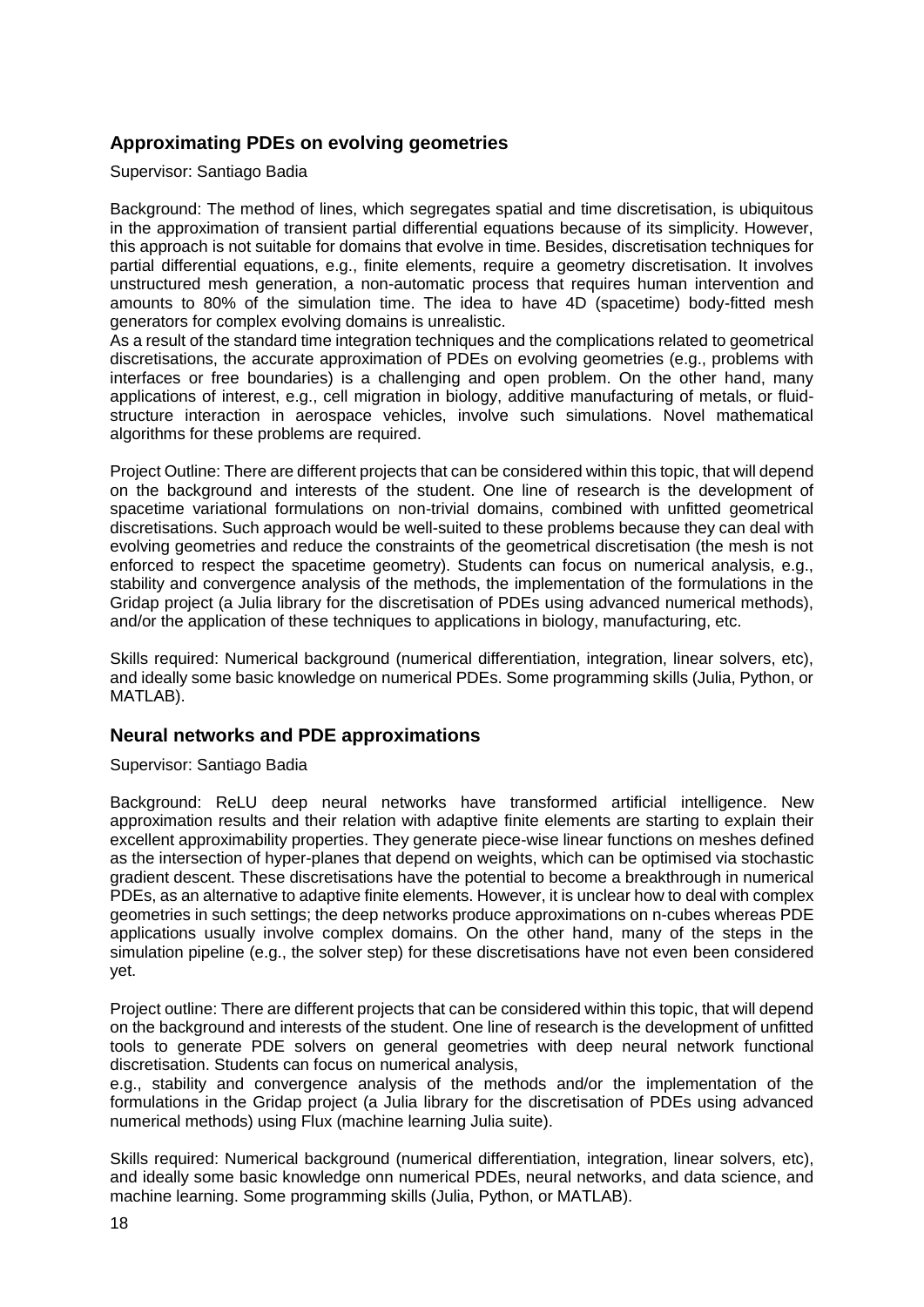# **PROBABILITY AND STATISTICS**

# **Markov-chain Monte Carlo methods in Statistical Mechanics**

Supervisor: Tim Garoni Co-supervisor: TBA

Background: Statistical mechanics began life as a branch of mathematical physics, but is now a central paradigm for studying all manner of complex systems, across fields as diverse as physics, chemistry, biology, economics and sociology. An important branch of statistical mechanics concerns discrete models, in which one studies random structures defined on graphs. These studies have significant overlap not only with probability theory, but also combinatorics and computer science. Since models in statistical mechanics are often mathematically intractable, Markov-chain Monte Carlo (MCMC) methods have become an indispensable computational tool in this field.

However, not all Markov chains are created equal, and while two Markov chains may have the same stationary distribution (and therefore approximate the same statistical mechanical model), their rates of convergence to stationarity (and therefore their practical efficiency) can be very different. While the classical theory of Markov chains considers the late-time asymptotics of fixed chains, the relevant asymptotics in statistical mechanics concerns the growth of "mixing times" as the size of the state space becomes large. Quantifying the size of such mixing times, and designing new Markov chains with reduced mixing times, are the central tasks in this field.

Project Outline: The project would start with a review of the required basic background in discrete statistical mechanics, and Markov-chain Monte Carlo; the references listed below being a good place to start. From there, a range of possible projects is available, studying specific classes of Monte Carlo methods for specific classes of statistical-mechanical models. Depending on your interests, the project will involve a combination of both theoretical studies and computer experiments; the focus could range from being largely computational, to entirely theoretical.

Skills required: Programming would be helpful, but not essential.

References:

A. Levin, Y. Peres and E. Wilmer, "Markov Chains and Mixing Times", available online free (legally) at http://pages.uoregon.edu/dlevin/MARKOV/markovmixing.pdf Recorded lectures at<http://www.msri.org/web/msri/scientific/show/-/event/Wm406> and <http://www.msri.org/web/msri/scientific/show/-/event/Wm318> G. Grimmett, "Probability on Graphs", Cambridge University Press (2010), available online free (legally) at http://www.statslab.cam.ac.uk/~grg/books/pgs.html.

# **Probability theory**

Supervisor: Kais Hamza Co-supervisor: TBA

The exact project needs are to be decided in consultation with Kais Hamza taking into consideration your personal interests and mathematical background.

#### **Markov chains**

Supervisor: Kais Hamza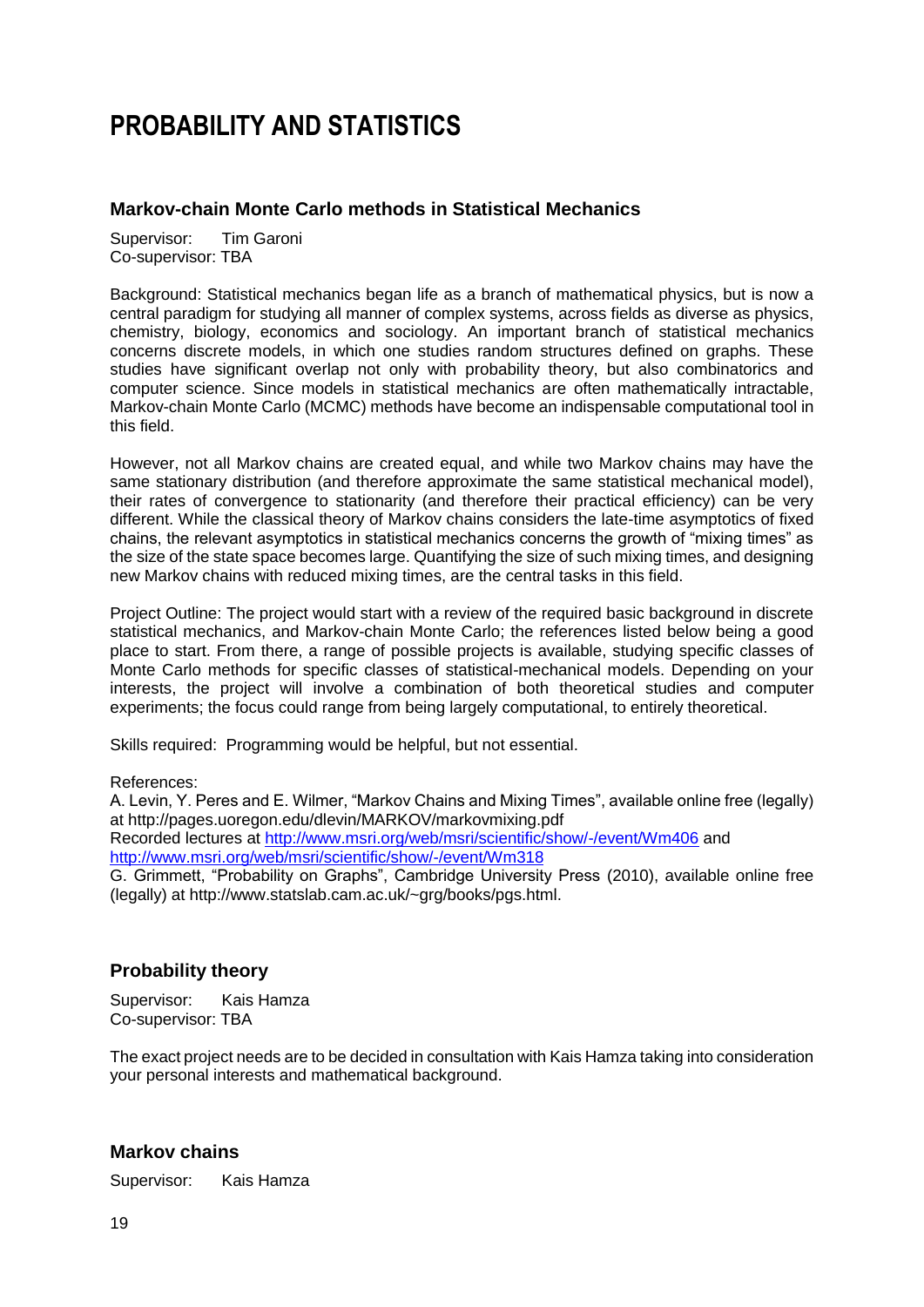Co-supervisor: TBA

The exact project needs are to be decided in consultation with Kais Hamza taking into consideration your personal interests and mathematical background.

#### **Stylometry – resolving questions of authorship**

Supervisor: Jonathan Keith Co-supervisor: TBA

Project outline: The science of stylometry is concerned with quantifying the characteristic components of an author's writing style. In this project, Bayesian sequence segmentation techniques will be used to segment a stream of text into parts that may have been written by different authors. The techniques will be used both to resolve questions of who composed certain historical documents, and to detect parts of historical documents that may have been inserted or modified by a different author subsequent to the original composition.

#### **Financial mathematics**

Supervisor: Fima Klebaner Co-supervisor: Kais Hamza

The exact project needs are to be decided in consultation with Fima Klebaner, taking into consideration your personal interests and mathematical background.

#### **Stochastic differential equations**

Supervisor: Fima Klebaner Co-supervisor: Kais Hamza

The exact project needs are to be decided in consultation with Fima Klebaner, taking into consideration your personal interests and mathematical background.

#### **Branching processes**

Supervisor: Fima Klebaner Co-supervisor: Kais Hamza

The exact project needs are to be decided in consultation with Fima Klebaner, taking into consideration your personal interests and mathematical background.

#### **Random walks and electrical resistance on graphs** .

Supervisor: Greg Markowsky

Project outline: There is a beautiful and well-known connection between the properties of electricity in a circuit and the properties of a walker moving randomly amongst the vertices of a graph. We will go deeply into this topic. An excellent source concerning this is Doyle and Snell's book, given in the references.

Reading:

• Doyle, P. and Snell, J. 1992 Random Walks and Electric Networks, MAA.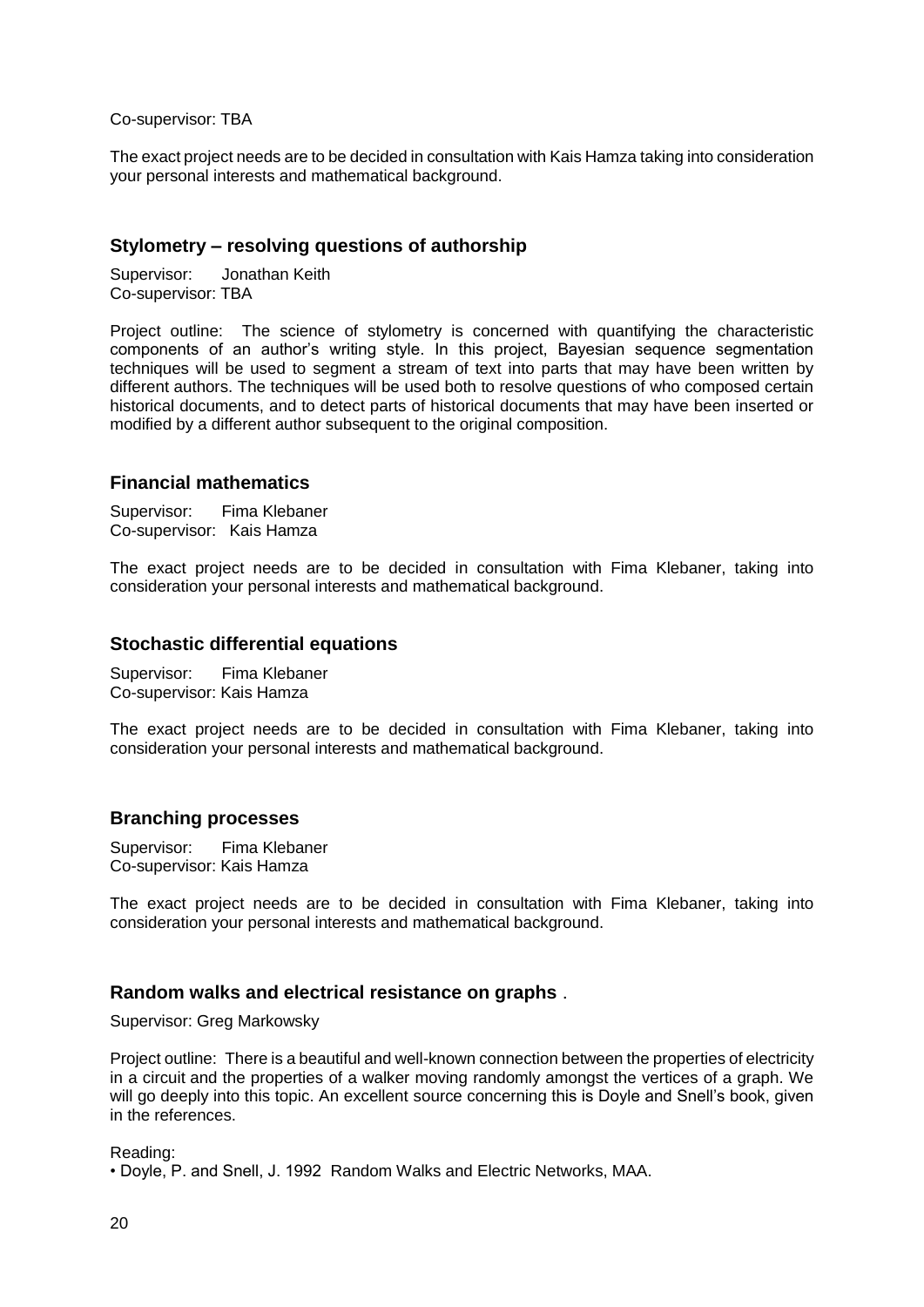• Biggs, N. 1993 Potential theory on distance-regular graphs. Combinatorics, Probability and Computing 2, p. 243-255.

• Biggs, N. 1997 Algebraic Potential Theory on Graphs, Bulletin of the London Mathematical Society, Volume 29, Number 6, p. 641-682.

## **Probability Theory**

Supervisor: Greg Markowsky Co-supervisor: TBA

Project outline: The exact project needs are to be decided in consultation with Greg Markowsky taking into consideration your personal interests and mathematical background.

#### **Random walks**

Supervisor: Kais Hamza Co-supervisor: Andrea Collevecchio

The exact project needs are to be decided in consultation with Aidan Sudbury, taking into consideration your personal interests and mathematical background.

#### **Reinforced random walks and preferential attachment**

Supervisor: Andrea Collevecchio

We study stochastic processes which heavily depend on their past. These processes can be used to build random networks (e.g. preferential attachment schemes), or simply describe a possible "conservative" way of exploring a fixed graph (reinforced random walks). In order to study these objects we first study generalisations of Polya's Urn.

References Pemantle: A survey of random processes with reinforcement.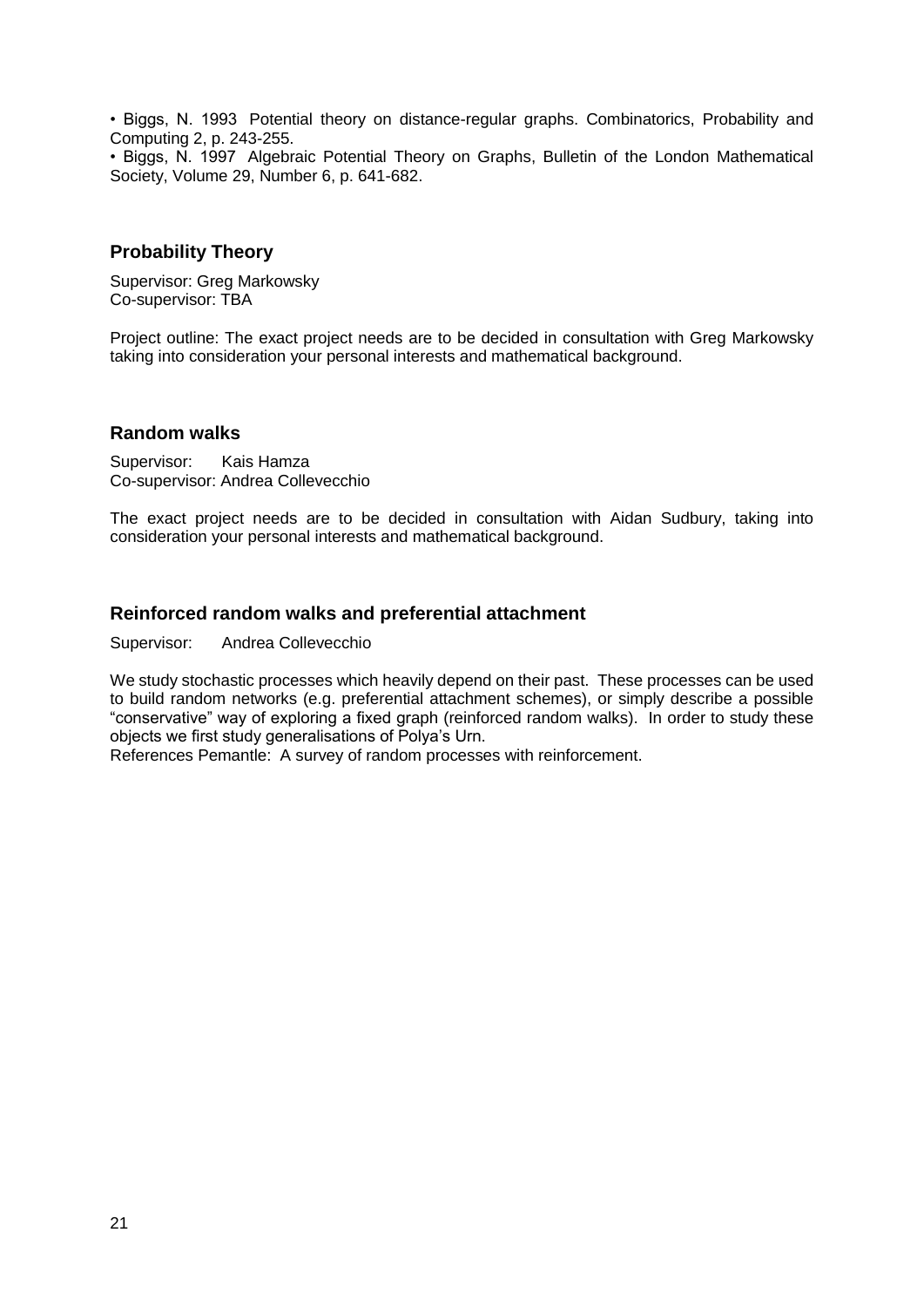# **MATHEMATICAL BIOLOGY AND BIOINFORMATICS**

# **The influence of DNA sequence alignments on gene discovery**

Supervisor: Jonathan Keith Co-supervisor: TBA

Project outline: Sequence alignments involve placing two or more DNA sequences into a matrix in such a way that columns of the matrix contain bases that evolved from a common ancestor. Sequence alignments play an important role in the discovery of new genes. However, errors in sequence alignments can potentially hinder such methods. This project will explore the effect of errors in sequence alignments on a Bayesian method for discovering non-protein-coding genes.

#### **Non-protein-coding genes responsible for disease**

Supervisor: Jonathan Keith Co-supervisor: TBA

Project Outline: Several recent studies have identified disease susceptibility loci in parts of the human genome that do not code for proteins. Evidence is mounting that non-protein coding genes play an important role in complex genetic diseases. This project will use Bayesian segmentation algorithms to combine data on seven common human genetic diseases with data from multiple species comparisons to identify non-protein-coding genes responsible for disease.

#### **Bayesian algorithms for whole-genome association studies**

Supervisor: Jonathan Keith Co-supervisor: TBA

Project outline: Association studies aim to identify genetic loci that are associated with a particular disease or phenotype. Increasingly, such studies are being performed on a whole-genome scale, and are providing exciting new insights into the causes of complex genetic diseases. This project will develop advanced Bayesian statistical methods for analysing data from such studies.

#### **Effective numerical methods for simulating chemical reaction systems**

Supervisor: Tianhai Tian

In recent years, the stochastic simulation algorithm (SSA) has been successfully applied for simulating genetic reactions in which the molecular population of a critical reactant species is relatively small. The bottleneck in the application of the SSA arises from the huge amount of computing time, which is an obstacle to develop stochastic models for complex biological systems. This challenge has stimulated the development of effective methods for simulating large-scale stochastic systems during the last 10 years. This project will design efficient simulation methods for simulating chemical reaction systems.

Skill required: Computer programming skills in MATALAB or another major language. Please contact: Tianhai Tian, [tianhai.tian@monash.edu.au](mailto:tianhai.tian@monash.edu.au)